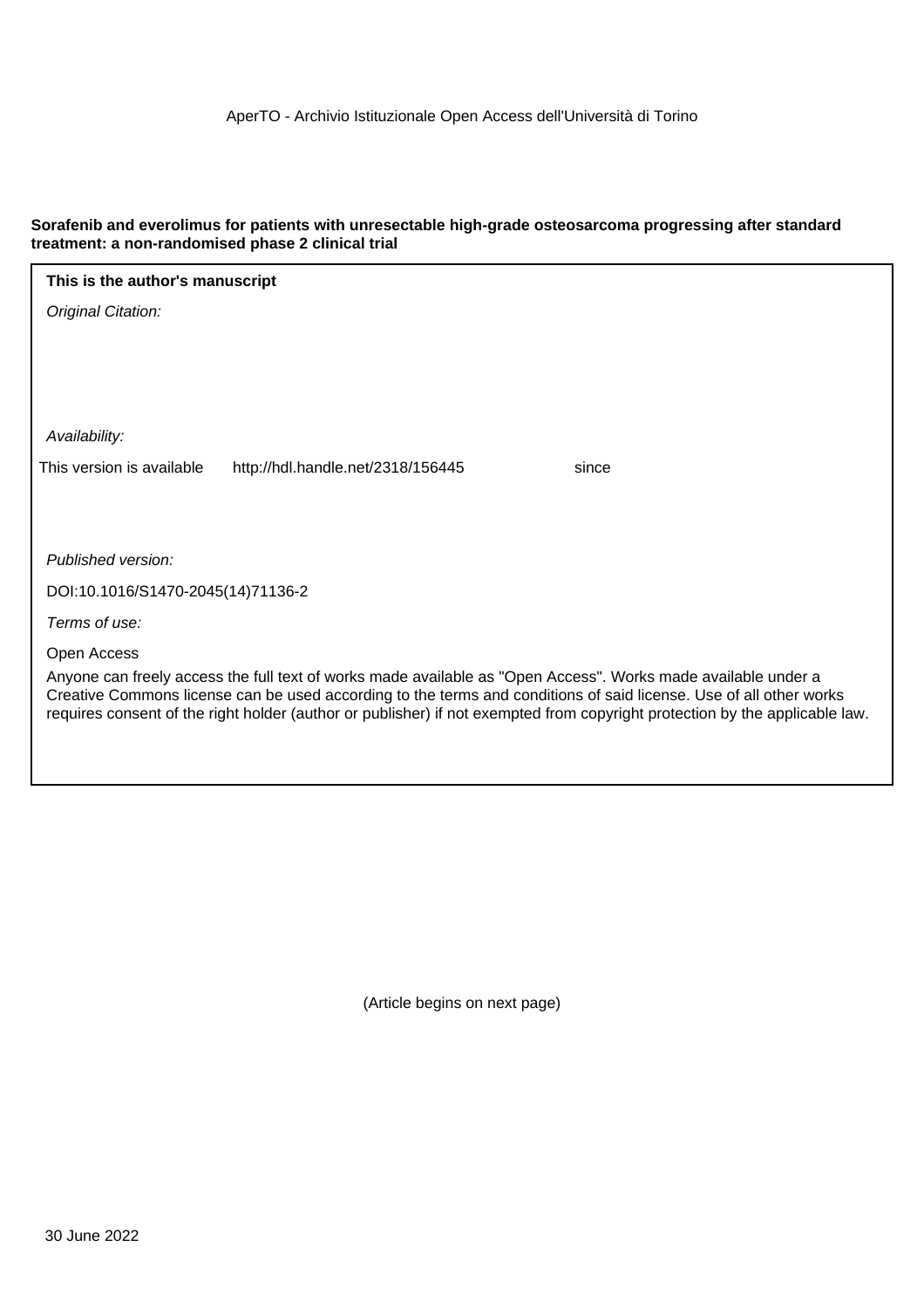

# UNIVERSITÀ DEGLI STUDI DI TORINO

This Accepted Author Manuscript (AAM) is copyrighted and published by Elsevier. It is posted here by agreement between Elsevier and the University of Turin. Changes resulting from the publishing process - such as editing, corrections, structural formatting, and other quality control mechanisms - may not be reflected in this version of the text. The definitive version of the text was subsequently published in LANCET ONCOLOGY, Jan;16, 2015, 10.1016/S1470-2045(14)71136-2.

You may download, copy and otherwise use the AAM for non-commercial purposes provided that your license is limited by the following restrictions:

(1) You may use this AAM for non-commercial purposes only under the terms of the CC-BY-NC-ND license.

(2) The integrity of the work and identification of the author, copyright owner, and publisher must be preserved in any copy.

(3) You must attribute this AAM in the following format: Creative Commons BY-NC-ND license (http://creativecommons.org/licenses/by-nc-nd/4.0/deed.en), 10.1016/S1470-2045(14)71136-2

The definitive version is available at: <http://linkinghub.elsevier.com/retrieve/pii/S1470204514711362>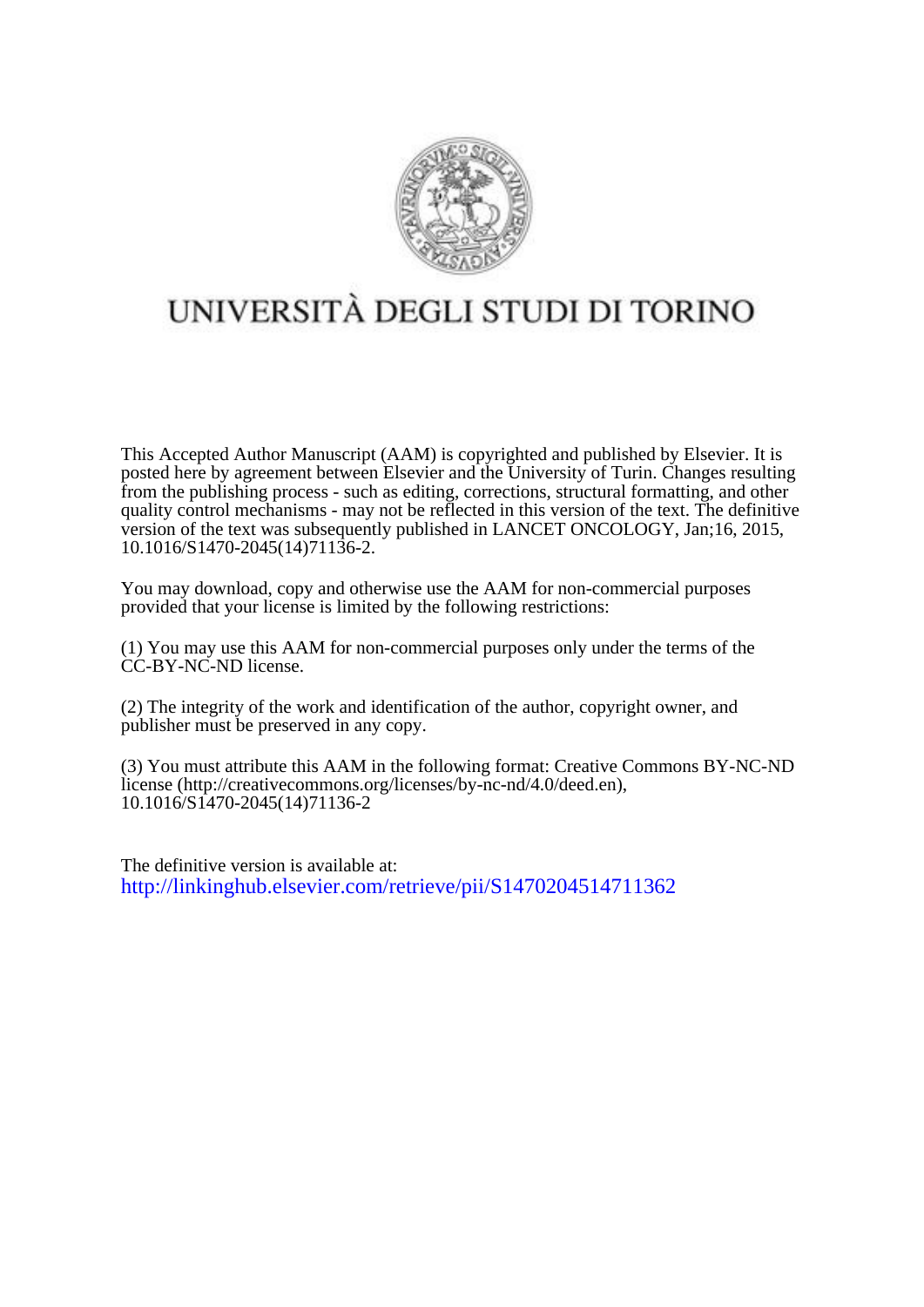# **Sorafenib and everolimus combination in non-resectable high-grade osteosarcoma progressing after standard treatment: a non-randomized phase II clinical trial from the Italian Sarcoma Group.**

# **Abstract**

**Background**: Unresectable advanced/metastatic osteosarcoma represents an unmet medical need in which we demonstrated promising but short-lasting activity of sorafenib. We showed mTOR pathway is involved in sorafenib failure and represents a reasonable co-target to hit using everolimus.

**Methods:** Patients>17 years affected by relapsed/unresectable osteosarcoma, progressing after standard treatments, received sorafenib 800 mg plus everolimus 5 mg daily until progression or unacceptable toxicity in a Simon two-stage study (NCT01804374). Primary endpoint was 6-month progression-free survival rate 6mPFS. Setting α=5%, β=10%, at least 37 patients were needed to test if 6mPFS was  $\leq$ 25%=P0 (9 patients) or  $\geq$ 50%=P1 (19 patients). Secondary endpoints were PFS, overall survival, RECIST 1.1 objective response rate (ORR), safety and their correlations with biomarkers. Survival endpoints were estimated by Kaplan-Meier method with 95% confidence intervals (CI). Tests were two-sided when indicated.

**Findings:** Between June 2011 and June 2013, 38 patients were enrolled. 6mPFS was 45% (95%CI 28-61%, 17 patients). Median PFS and overall survival were 5 (95%CI 2-7) and 11 (95%CI 8-15) months, respectively. We observed two (5%) partial responses (PR), two minor responses (5%), 20 (53%) stable diseases (SD) for an ORR of 10%. PR/SD lasted more than six months in eight (21%) patients (6, 6, 7, 8, 8, 8, 10+, 11). One patient interrupted the study to undergo lung metastasectomy after ten months of disease control. Treatment was feasible, but toxicity led to dose reductions and/or short interruptions in 25 (66%) patients and permanent discontinuation in two (5%) patients. P-ERK1/2 and P-RPS6 immunohistochemical expression positively correlated with primary and secondary endpoints.

**Interpretation:** This combination showed activity as further-line treatment in advanced/unresectable osteosarcoma with some long-lasting responses, but failed to reach the pre-specified target of 6mPFS. Toxicity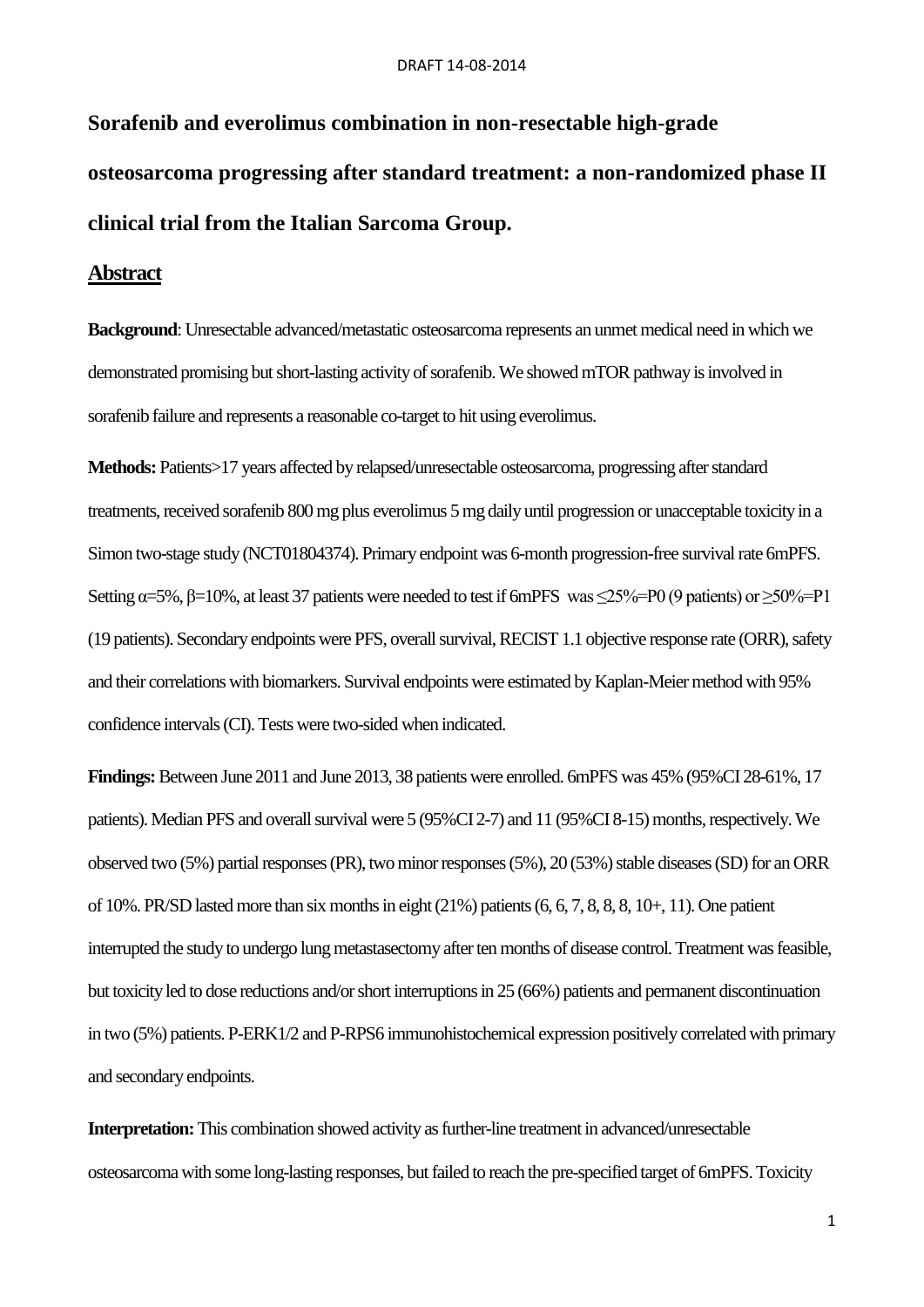was as expected. P-ERK1/2 and P-RPS6 expression may contribute to identify patients likely benefitting from this therapy.

**Funding**: Italian Sarcoma Group

#### **Introduction.**

High-grade osteosarcoma (HG-OS) is a rare sarcoma affecting approximately 1150 new patients per year in the European Union.<sup>1</sup> As of today, a multidisciplinary treatment encompassing chemotherapy and complete surgical removal of the tumor cures roughly 70% of the patients.<sup>2</sup> The single most important predictive factor for cure remains the possibility to completely resect the tumor with adequate margins both in the localized<sup>3</sup> and in the relapsed/metastatic setting.<sup>4,5</sup> Unfortunately, the most active chemotherapy with high-dose methotrexate, doxorubicin, cisplatin,  $+/-$  ifosfamide (MAP/I) and mifamurtide,<sup>2</sup> may eradicate micro-metastatic disease, but does not cure non-resectable disease. Several second- and further-line treatments have been tested6-12 showing a marginal activity at most. The observed response rates were in the order of 3.1%11 to 29%7-9 with a median progression-free survival (PFS) ranging from 1.411 to about 4 months.8,9

The increased knowledge of oncogenic pathways involved in HG-OS pathogenesis along with the advent of target therapies, prompted the exploration of drugs hitting identified key-proteins. Consequently, small inhibitors as imatinib and monoclonal antibodies as trastuzumab), bevacizumab13 and anti-Insulin-like Growth Factor-1 Receptor  $(IGF-1R)^{13,14}$  have been tested without evidence of significant activity in advanced HG-OS. In this context, phospho-extracellularregulated kinase 1/2 (P-ERK1/2) were shown to be involved into HG-OS growth, survival, neoangiogenesis and metastatic potential<sup>15,16</sup>. Interestingly, sorafenib, a multikinase inhibitor of proven efficacy in renal, hepatic and thyroid cancers<sup>17</sup>, was demonstrated to abrogate growth and metastatization of a spectrum of osteosarcoma cell lines both in *in vitro* and *in vivo* models<sup>15</sup>. These evidences led to a phase II trial to explore sorafenib activity in patients affected by HG-OS relapsed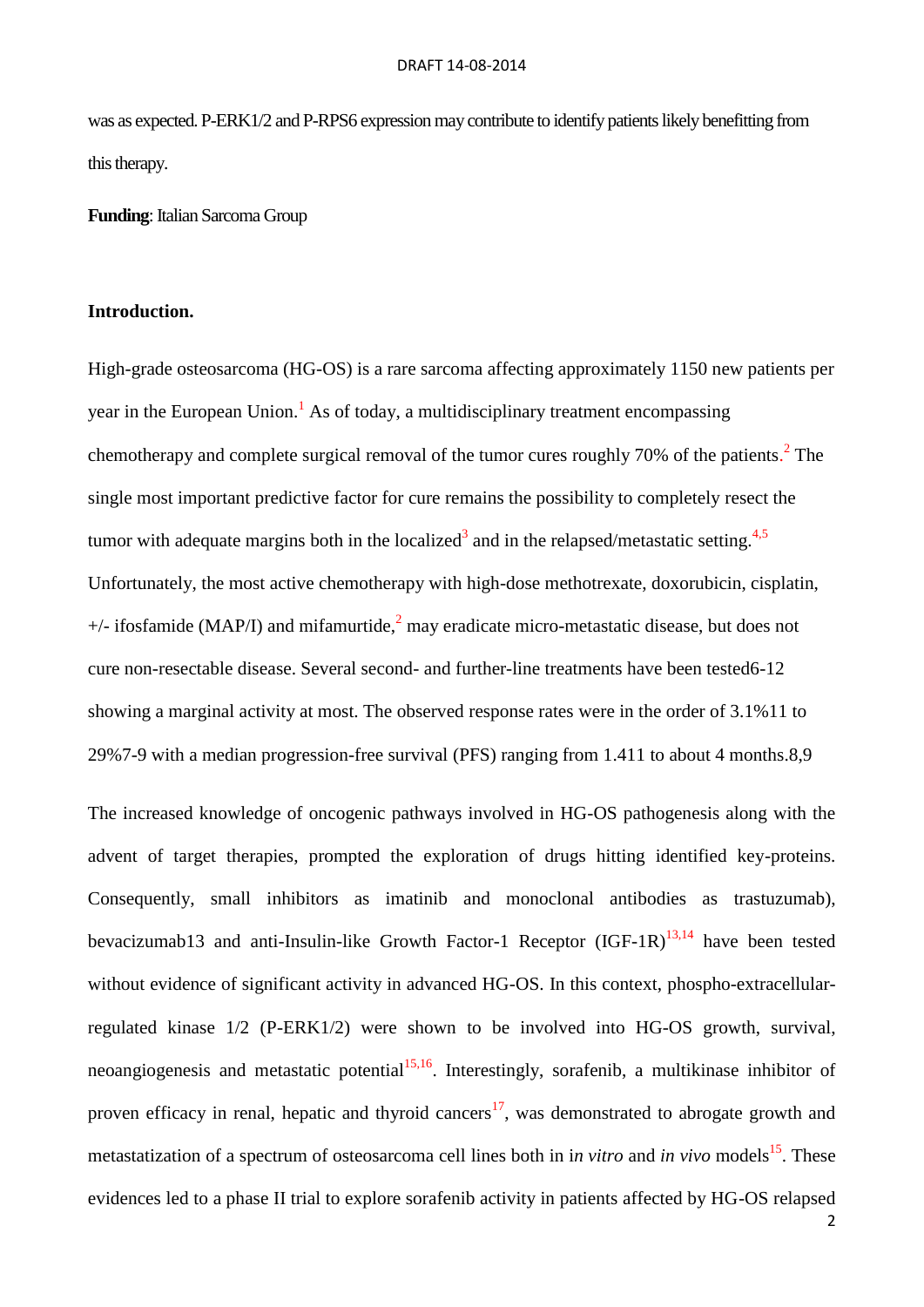or progressed after standard treatment and deemed unresectable<sup>18</sup>. In this scenario, sorafenib showed hints of antitumor activity in terms of response rate (14%), reduction of both metastases  $^{18}$ FDG-uptake and tumor density and, finally, improvement in pain control. Unfortunately, these attractive results were relatively short lasting with a 4- and 6-month PFS rate (6mPFS) of 46% and 29%, respectively $^{18}$ .

Later, it was shown that Akt-mTOR pathway is involved into the mechanisms of resistance to sorafenib in HG-OS $^{19}$ . Indeed, while sorafenib abrogates mTORC1 complex activity, mTORC2 complex, on the contrary, is activated leading to tumor progression. These results were consistent with several lines of evidences demonstrating that on one hand, inhibition of mTORC1 complex alone was ineffective<sup>20</sup> and, on the other hand, inhibition of key tyrosine kinase receptors such as IGF-1R induces an increased activity of mTOR pathway by means of mTORC2 complex<sup>13,21,22</sup>. Interestingly, in preclinical models this mechanism of resistance was shown to be effectively overcome by the combination of sorafenib with the mTOR inhibitor everolimus<sup>19</sup>. In phase I/II trials this combination has been extensively studied in renal and hepatic cancers at several different  $doses<sup>23-25</sup>$  showing that it is feasible. Given our former experience with sorafenib at full dose, we regarded sorafenib and everolimus at the daily dose of 800 and 5 mg, respectively, as the most appropriate dose to be explored in HG-OS. Finally, we hypothesized that in patients' specimens the phosphorylation of down-stream key signaling proteins as P-ERK1/2 and phospho-ribosomal protein S6 (P-RPS6) targeted by sorafenib and everolimus, respectively, could be used to identify patients most likely to benefit from this combination.

On these basis, we designed a phase II trial aiming to investigate the activity of the combination of sorafenib and everolimus in patients affected by HG-OS progressing after MAP/I treatment and deemed inoperable.

## **Methods**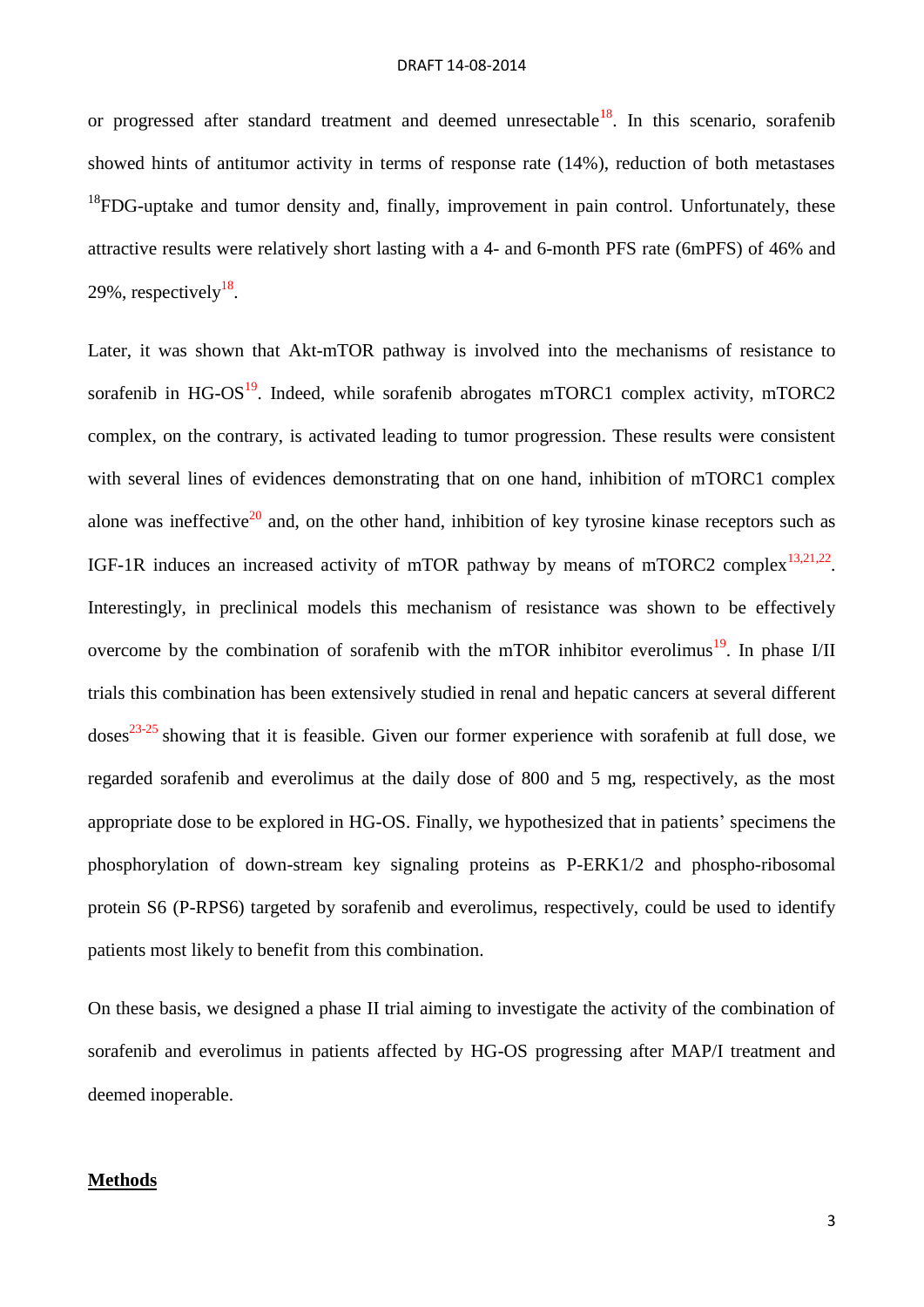## *Patients*

Patients with not surgically amenable, histologically documented, locally advanced/metastatic HG-OS having progressed after first- or second-line treatments for relapsing/metastatic disease were enrolled at 3 Italian Sarcoma Group centers. Eligibility criteria included progressive and measurable disease according to RECIST 1.1 (bone lesions allowed), $^{26}$  18 year-old or greater, Eastern Cooperative Oncology Group (ECOG) performance status (PS) of  $0/1$ , life expectancy  $\geq 3$  months, adequate organ and bone marrow function. Details on inclusion and exclusion criteria are available in appendix 1.

# *Study Design and Treatment*

Patients were treated with sorafenib 400 mg twice daily and everolimus 5 mg daily given in an open-label fashion until progression, unacceptable toxicities or patient's refusal. Adverse events (AEs) were evaluated and graded according to Common Terminology Criteria for Adverse Event v4.03 (CTCAE). AEs management followed predefined rules (see supplementary material, online only). Each participating center Institutional Review Board and Independent Ethics Committee revised and approved all protocol documents. The study was conducted according to the Declaration of Helsinki and the International Conference on Harmonization of Good Clinical Practice guidelines.

The primary endpoint of the study was the 6mPFS. Secondary end points included: PFS; overall survival (OS); overall response rate (ORR), defined as complete responses (CRs) + partial responses (PRs) + Minor Responses (MRs) (shrinkage of less than 30% but more than 10% in sum of the widest diameter of the lesions); disease control rate  $[DCR = ORR + stable$  diseases  $(SDs)$ ]; duration of response (DOR); pain improvement, and safety. On paraffin-embedded tumor specimens immunohistochemical expression of P-ERK1/2 and P-RPS6 was correlated with outcome and scored as follows: <10% positive cells: 0+, 10-50% positive cells:1+; >50% positive cells and high staining intensity: 2+.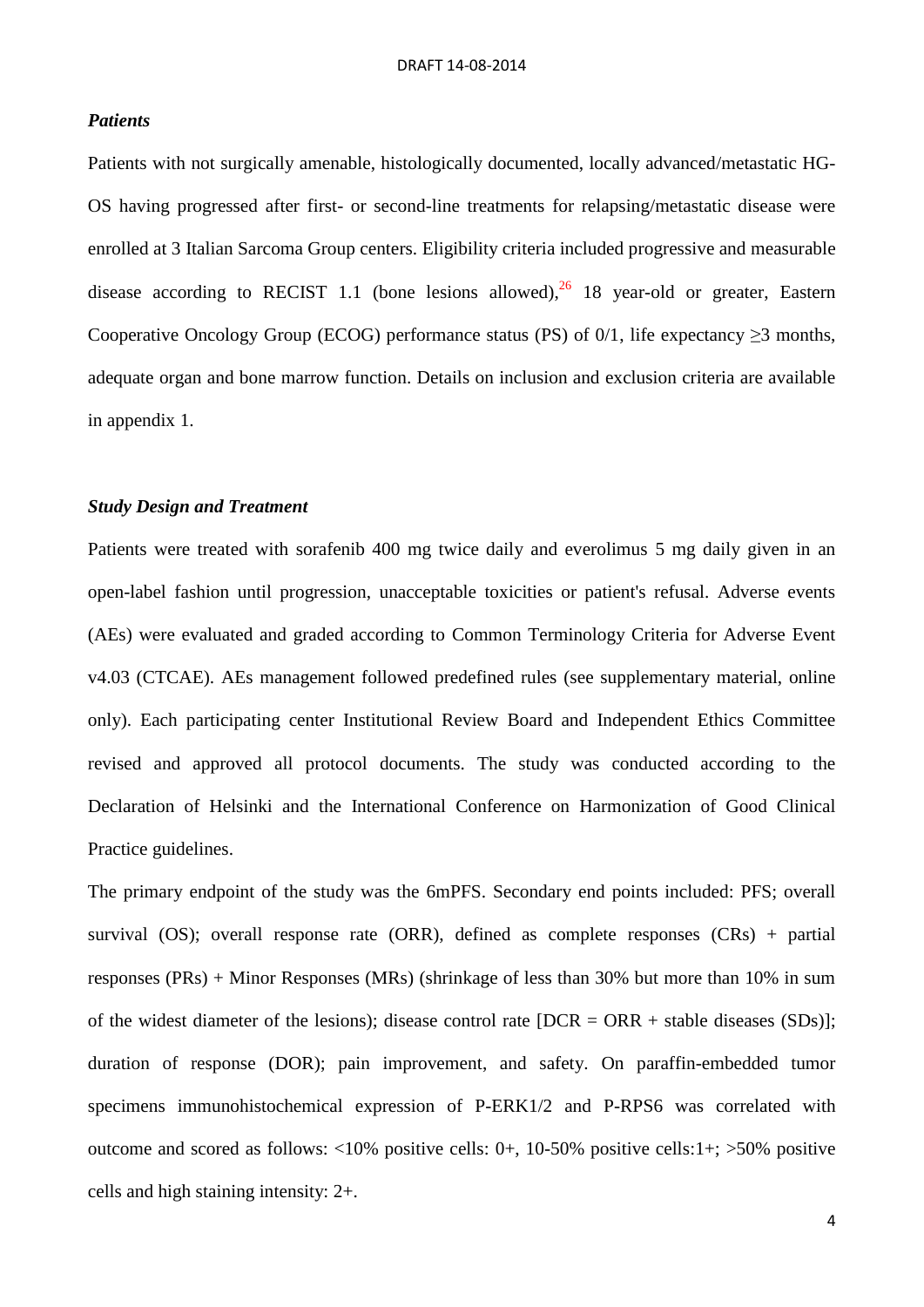PFS was calculated from study entry until progression, unacceptable toxicity or death whichever came first. OS was calculated from study entry until death. DOR was calculated from first nonprogression assessment until either progression/death. In absence of the event or loss to follow-up, all survival endpoints were censored at the last date the patient was known to be event-free. Any sign of tumor-related pain improvement was evaluated by means of the Pain and Analgesic Score  $(PAS)^{27}$  and the Brief Pain Inventory (BPI)<sup>28</sup> form filled in autonomously by the patients.

Chest and abdomen Computed Tomography (CT) and/or Magnetic Resonance Imaging (MRI) were performed at baseline, repeated every 2 months and anticipated if clinically indicated. CRs, PRs and MRs needed confirmation after at least 4 weeks. <sup>18</sup>FDG-PET was suggested but not mandatory and was performed at baseline, during the third week of treatment and then if clinically indicated. Its impact on tumor response assessment was purely exploratory.

## *Statistical analysis*

This was a non-randomized, multicenter, open-label phase II trial (NCT01804374). We used Simon's optimum two-stage design<sup>29</sup> with 6mPFS as the primary end point. Patients alive and free from progression after 6 months were considered as successes.

Based on our previous study with sorafenib alone, the trial was designed to rule out a 6mPFS of 25% (null hypothesis) and target a 6mPFS of 50% (alternative hypothesis). Setting α-error at 0.05 and β-error at 0.·10, in presence of at least six successes observed within the 17 patients enrolled in the first stage, the trial was allowed to proceed to the second stage in which 20 more patients needed to be enrolled, for a total of at least 37 patients .

In presence of 14 or more successes the experimental treatment could be considered worth further studies. The intention-to-treat analysis included all patients who received at least one pill of each drug. The efficacy analyzable population included all patients for whom a disease evaluation (either clinical or radiological) was performed. Survival endpoints were estimated according to the Kaplan and Meier method with their respective 95% confidence intervals (CIs). RECIST ORR and DCR

5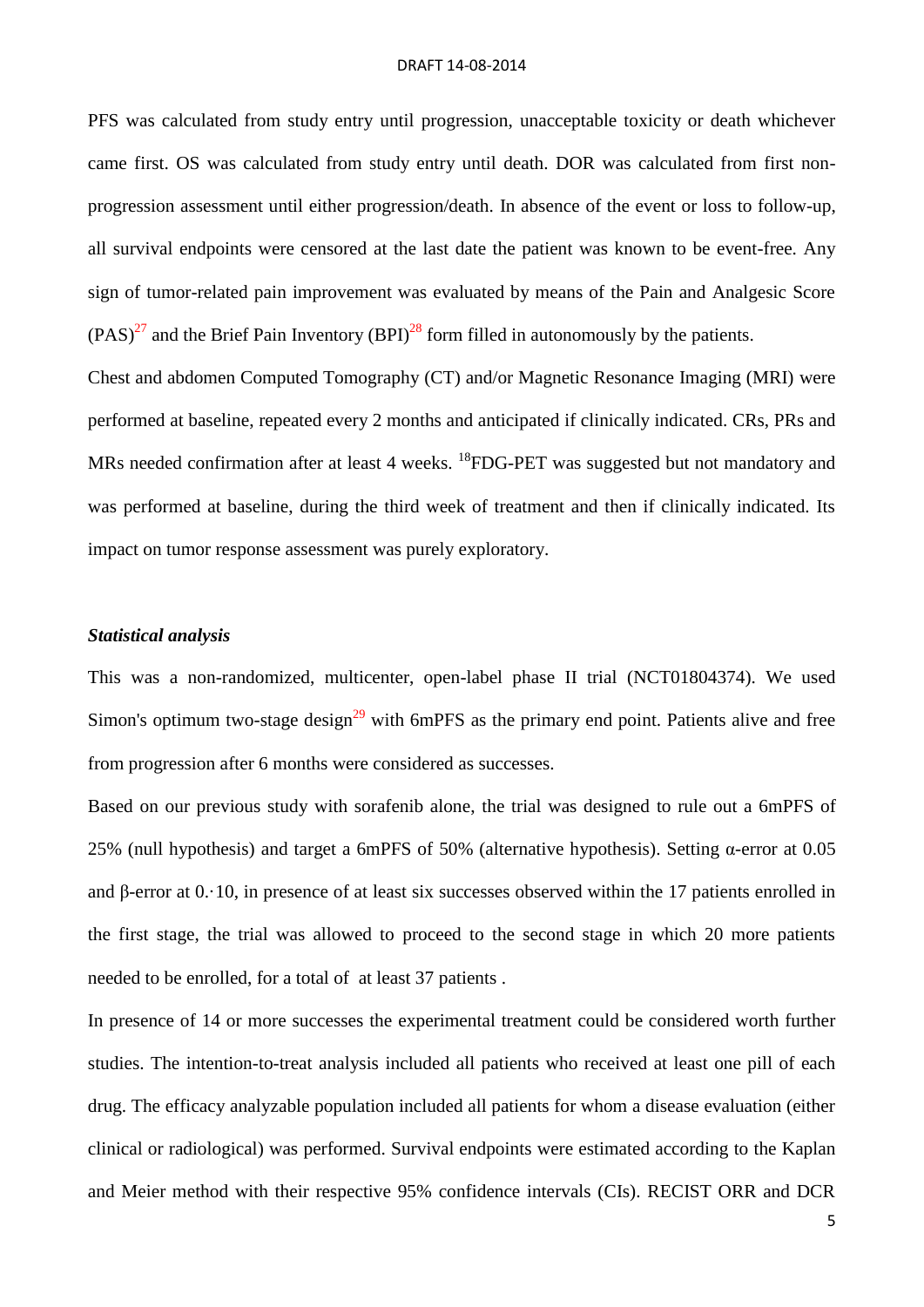were calculated and reported with their 95% CIs. The impact of P-ERK1/2 and P-RPS6K expression was evaluated by comparing survival outcomes using the two-sided Mantle-Cox logrank test, Fisher's exact test, and Mantel-Haenszel Odds Ratio (OR) estimate. Baseline *vs.* ontreatment PAS and BPI scores were compared using paired student's *t* test. All statistics were computed using IBM SPSS Statistics v.20 and GraphPad Prism v.5.

#### **Role of the funding source**

The Italian Sarcoma Group sponsored the trial through an unrestricted grant by Bayer and Novartis. Pharmaceutical companies had no role in data collection and interpretation, or writing of the report. All authors had access to the data, vouch for the completeness and accuracy of the data and analyses and approved the final version of the manuscript. The corresponding author (GG) had final responsibility for the decision to submit for publication.

#### **Results**

#### *Patient characteristics*

From June 2011 and June 2013, 38 patients affected by relapsed and inoperable HG-OS were enrolled at three Italian Sarcoma Group centers. Table 1 describes patients' baseline characteristics. All patients had already received MAP/I chemotherapy and the median number of previous systemic regimens was two (range one to three). All patients were treated according to the protocol and included in the safety and efficacy analyses. All analyses were performed after the last patient had been followed for at least 6 months.

#### *Safety*

The median follow up for safety analyses was 6 months (95% CI: 2-9). At last follow-up no patient was still on therapy. We observed at least one AE in all patients (100%). Of these adverse events,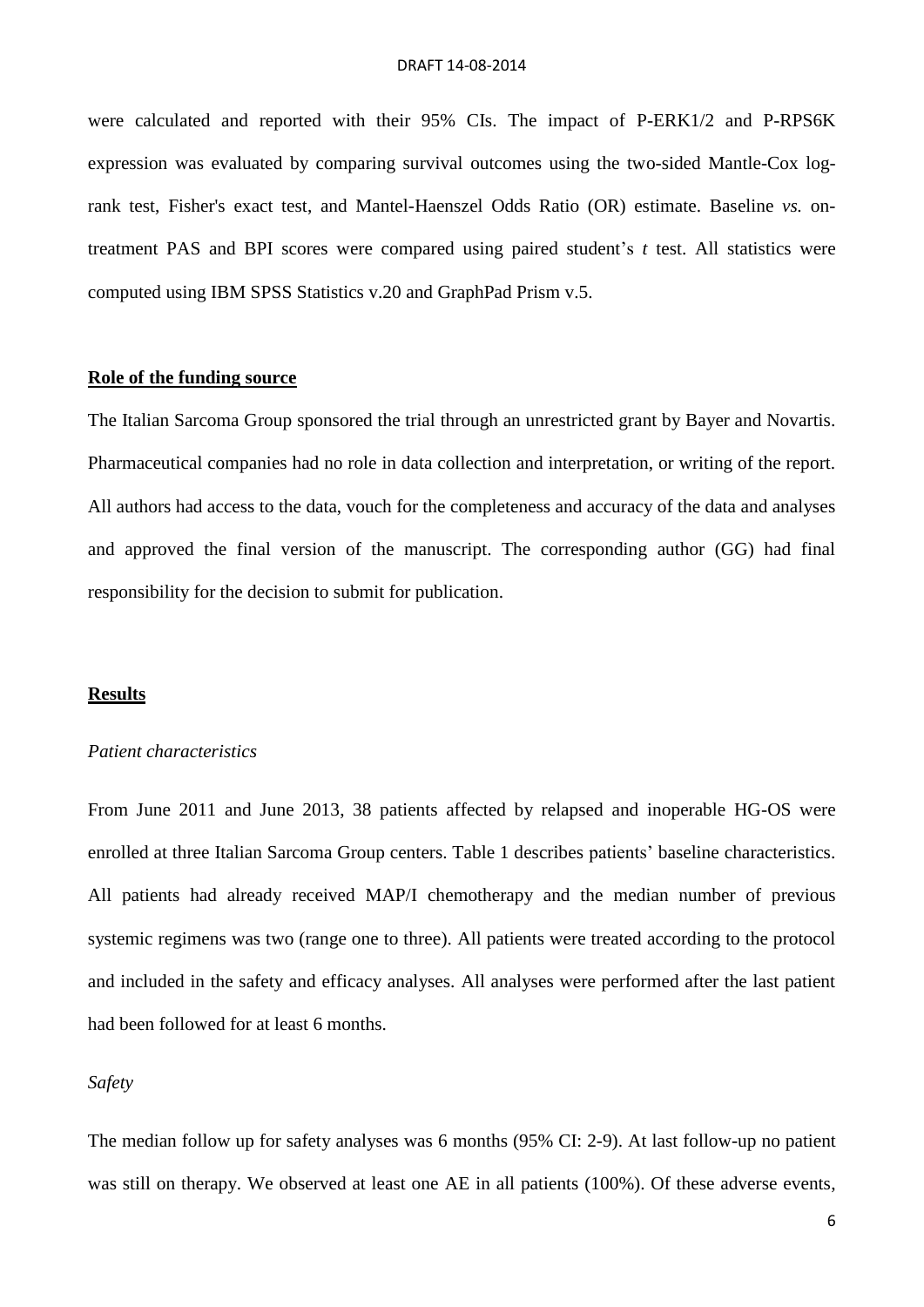9% were grade 3-4. All AEs occurring in at least one patient are listed in Table 2. The most common grade 3-4 AEs were lymphopenia in six (16%), hypophosphatemia in six (16%), hand and foot syndrome in five (13%), thrombocytopenia in four (11%), fatigue, oral mucositis, diarrhea and anemia in two (5%) of the patients. All of these AEs were causally related to the study drugs. One patient (3%) experienced a pneumothorax which required a trans-thoracic drainage (G3 according to CTCAE) and recurred at the time of PD. In both cases it was regarded as a Serious Adverse Event (SAE) related to the study drugs. No other SAEs were reported during the whole study. No death was related to the experimental treatment and all deaths were attributed to disease progression.

Study drugs needed to be reduced or temporarily suspended in 25 (66%) patients because of toxicity (for details see table 3). In general, short drug interruptions were deemed useful in 22 (58%) patients to recover from toxicity and occurred more commonly during the first month of treatment than later on. The administered doses of sorafenib and everolimus were 77% (95% CI: 69-84%) and 82% (95% CI: 75-89%) of the expected ones, respectively. The mean durations of temporary interruptions were 7 days (95% CI 5-9) and 7 days (95% CI 5-8) for sorafenib and everolimus, respectively (Table 3).

## *Efficacy*

Progression in 34 (89%), toxicity in two (5%), lost to follow-up during treatment in one (3%) and lung metastasectomy in one (3%) patients were reasons to stop the experimental treatment. Eight patients (21%) received sorafenib and everolimus for more than eight months (8, 8, 9, 10, 10+, 11, 11, 12 months, respectively). Within the 17 patients enrolled in the first stage we observed nine (53%, 95% CI: 26-79%) successes. According to the intention-to-treat analysis, of the 38 patients enrolled, 17 (45%, 95% CI: 28-61) were progression-free at 6 months (Figure 1). The median PFS and DOR were 5 (95% CI: 2-7) and 5 months (95% CI: 4-6), respectively. The median follow-up of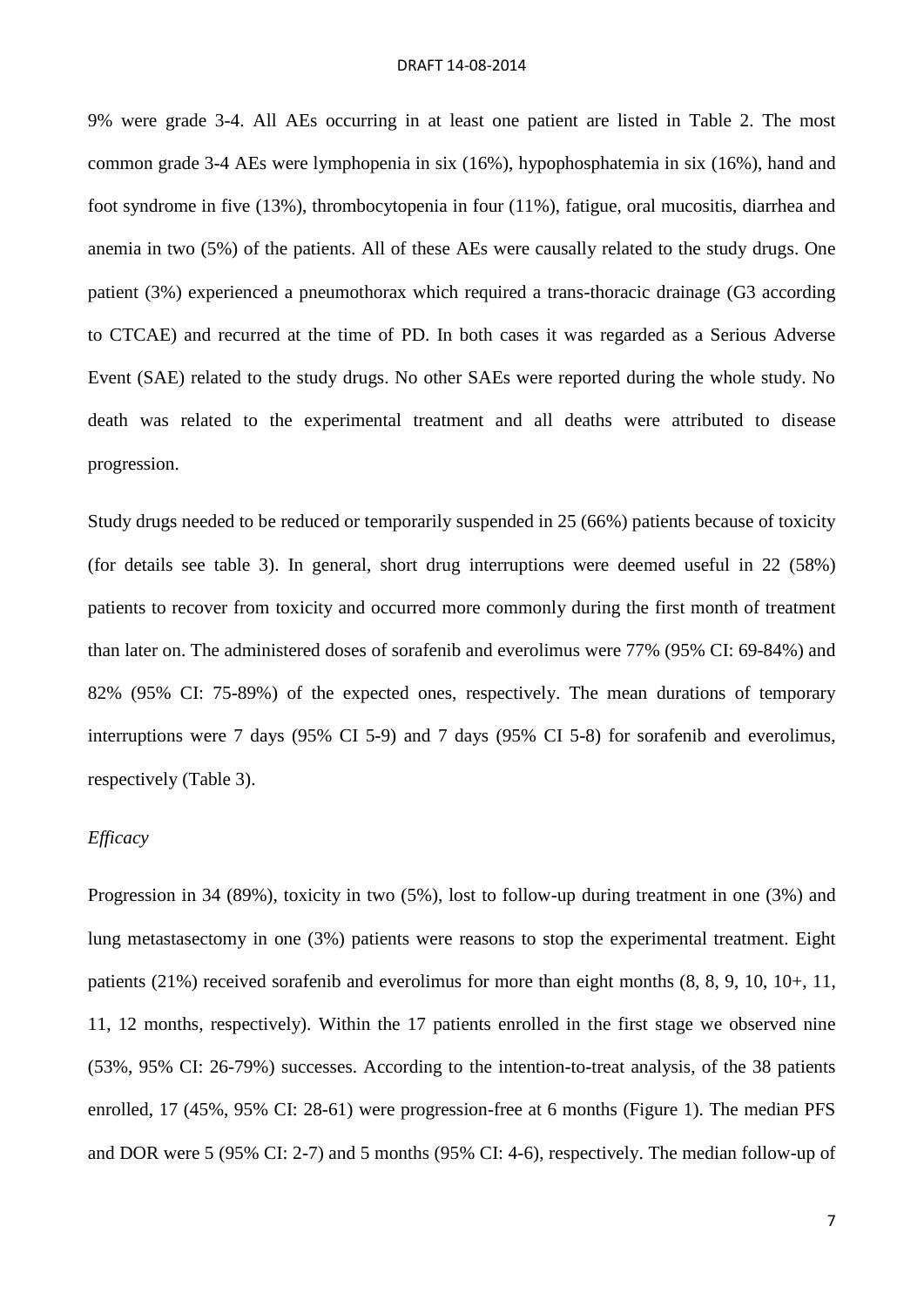patients surviving was 10 months (range 6-14). The median OS was 11 months (95% CI: 8-15) with a 12- and 24-month survival rate of 37% (95% CI: 21-53) and 5% (95% CI: 0-13%), respectively.

We observed 2 (5%) PRs and 2 (5%) MRs for an ORR of 10% (Figure 2). Twenty (53%) patients achieved a SD and 14 (37%) had a progression. The DCR was 63% (95% CI: 47-79%). The median duration of treatment was 5 months (95% CI: 2-7). No CR was observed. On the contrary, we recorded 10 (33%) non-dimensional responses by means of  $^{18}$ FDG-PET in the 30 patients who underwent a PET-scan (mean 52% reduction in SUV within responding patients). One patient underwent lung metastasectomy after 10 months of disease control with stable disease according to RECIST criteria.

We track and recorded self-perceived improvement. Pain improvement was not observed in terms of PAS score reduction (mean baseline: 1.9; mean best on treatment:  $1\cdot 8$ , p= $0\cdot 619$ ), but a strong improvement was observed in 22 patients fully evaluable for BPI questionnaire (mean baseline score: 36 points; mean best on treatments score: 24, p=0.004).

# *Biomarkers*

Immunohistochemical expression of P-ERK1/2 and P-RPS6 was fully evaluable in 33 (87%) and 35 (92%) patients, respectively. We could not perform high-quality immunohistochemistry in 5 (P-ERK1/2) and 3 (P-RPS6) HG-OS samples because of technical problem likely due to prolonged decalcification that impaired sample antigenicity. P-ERK1/2 staining was positive in 20 (61%) of the specimens and was significantly correlated with a better 6mPFS (OR 5, 95% CI: 1·04-24·03), p  $= 0.045$ ). P-RPS6 staining (score 2+) was positive in 17 (49%) of the specimens and was associated with a better 6mPFS (61% vs 0%, p=0.008; OR not assessable), p<0.001). P-ERK1/2 and P-RPS6 expression were both positive in 17 (51%) patients and predicted a better median PFS (7 *vs.* 2 months, p=0·021) with a higher 6mPFS (71% *vs.* 19%, OR 10·4, 95% CI: 2·03-53·2, P=0·005). Figure 3.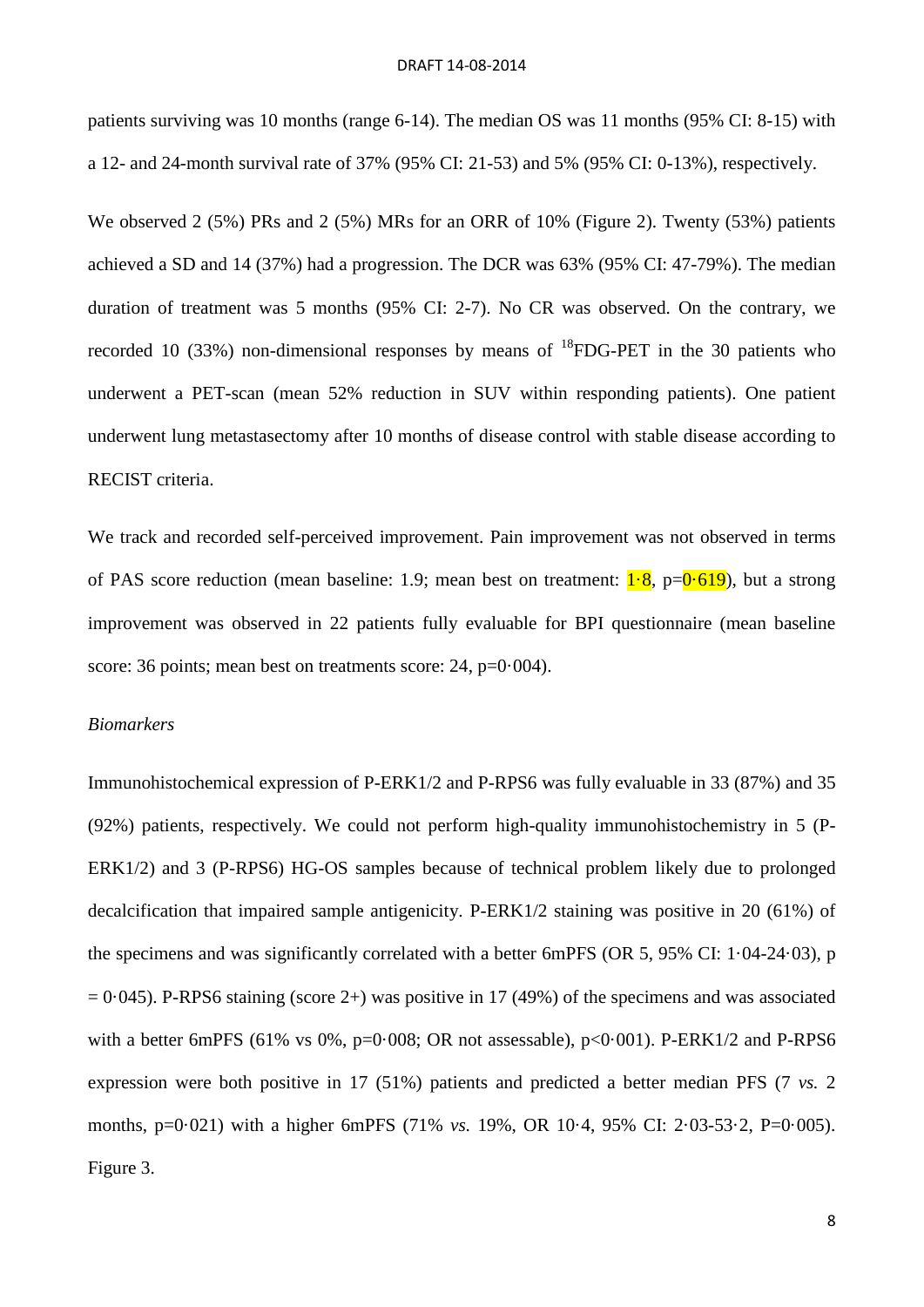# **Discussion**

In HG-OS preclinical data had shown that the inhibition of mTOR pathway by means of everolimus<sup>19</sup> might increase the activity of sorafenib. We assessed this hypothesis studying the combination of sorafenib and everolimus in patients affected by inoperable HG-OS progressing after standard multidisciplinary treatment. Taking into consideration our previous study achieving a 29% 6mPFS with sorafenib alone<sup>18</sup>, as primary endpoint, we deliberately set a high PFS rate of 50% at a reasonably prolong time-point of 6 months. Regrettably, the present trial has not met the pre-specified threshold of activity to consider sorafenib and everolimus combination worth further phase III study. Nevertheless, in the grim context of unresectable/relapsed HG-OS, our 6-month progression-free rate of 45% compares very favorably with former published studies addressing cohorts of patients with similar clinical characteristics (table ???). Moreover, this result stands clearly above the widely accepted 3- and 6mPFS of 40% and 20%, respectively<sup>27</sup>, to consider active a drug.<sup>31</sup> In addition, Leary and Colleagues reported a median PFS of 1.8 months with a 6mPFS of less than 10% in pediatric patients affected by relapsed HG-OS who failed to achieve a second  $CR.^{32}$  Finally, our patients belonged to a very unfavorable subset (inoperable, median age 30, heavily pretreated).<sup>33</sup>

To assess the activity of target therapies is always challenging and even more so in osteosarcoma in which either calcification or necrosis can occur in absence of tumor shrinkage.<sup>18</sup> It could easily be argued that the observed ORR of 10% was unsatisfactory. However, this is consistent with the ORR observed in other tumors with target therapies.<sup>34</sup> Furthermore, it is well known that the correct response evaluation of bone lesions is always demanding in any tumor.<sup>26</sup> Therefore, to improve our capability to interpreter imaging findings, we performed also  $^{18}$ FDG-PET. As in the example reported in figure 4, in a dimensionally stable disease the  $^{18}$ FDG uptake reduction was a further signal of study drugs anti-tumor activity. Moreover, since all enrolled patients had confirmed progression at study entry, long-lasting disease stability may hardly be referred to disease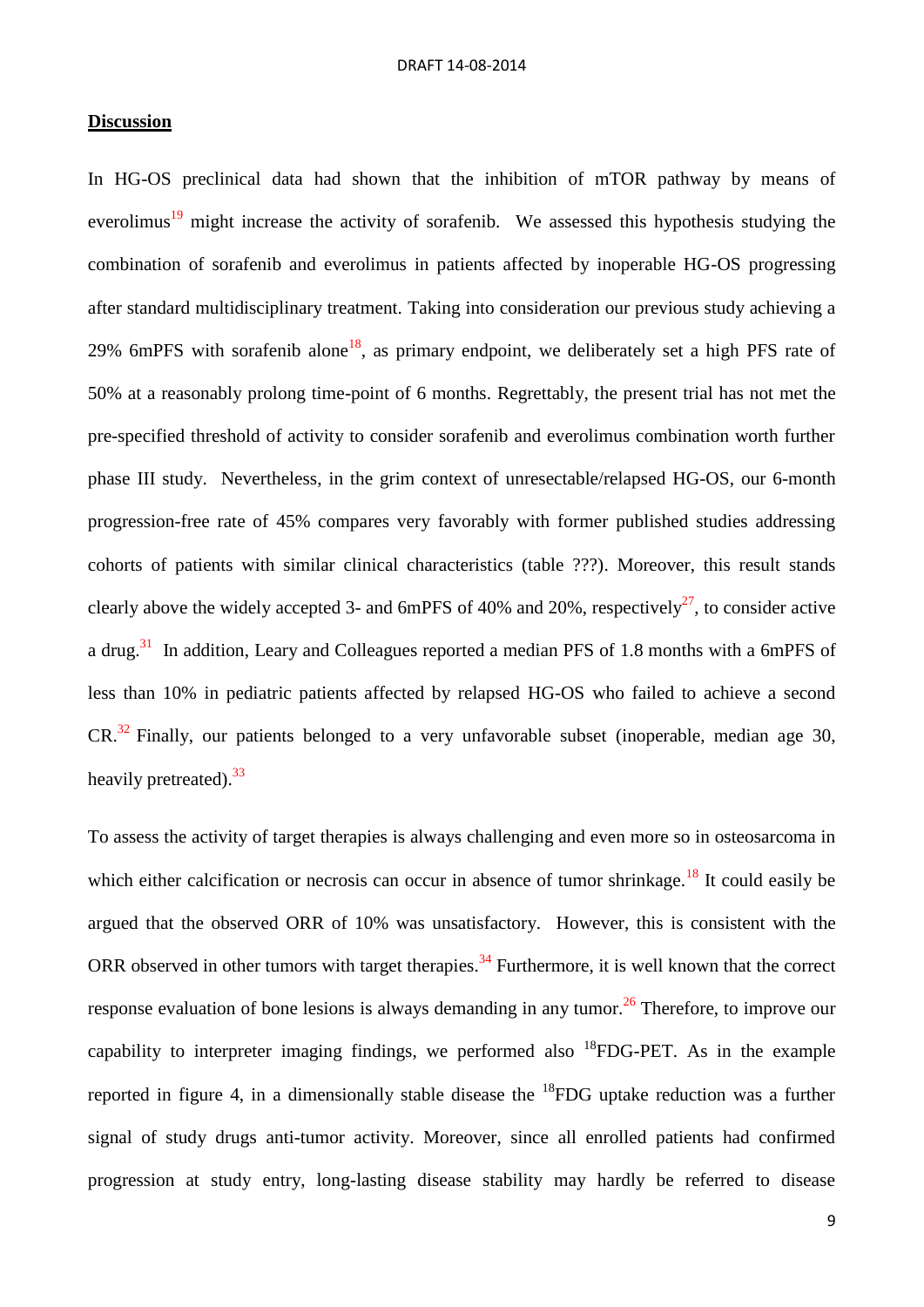"dormancy". To further detail this aspect, we show the progression-free survival of the whole cohort of patients during the therapy received before study enrollment (either surgery, chemotherapy or radiotherapy) and we found a median PFS of 2 months (CI95%: 2-3). (Figure 5). Indeed, in an unquestionably aggressive disease, 8 (21%) patients had an interesting tumor arrest lasting more than 8 months. Taken altogether these data support the concept of drugs affecting both tumor biology and progression.

The reported AEs are consistent with those described in phase I trials. Notwithstanding, our younger cohort tolerated this combination slightly better than what is reported in previous experiences $^{23-25}$ . In synthesis, toxicity was relevant, but manageable in most cases. Of course, different drug dosages and clinical settings explain some of the observed differences. In general, drug related AEs were very common and required close contact between clinicians and patients to improve their best management. In fact, we had foreseen some enhancement of toxicity due to sorafenib and everolimus overlap on skin toxicity, stomatitis, thrombocytopenia and fatigue. Consequently, short interruptions as well as drug dose modulations were very helpful to permit drug re-introduction and prolonged use in responsive patients.

There is a strong rational to combine a multikinase inhibitor (hitting tyrosine kinase receptors as PDGFR, VEGFR as well as  $ERK1/2$ <sup>35</sup> with a selective inhibitor of mTOR<sup>19,36</sup>. This prompted us to explore the clinical validity of phosphorylated-ERK1/2 and -RPS6 as predictive biomarkers of sorafenib and everolimus combination activity. Our results support the concept to assess P-ERK1/2 and P-RPS6 because their expression was associated with a statistically significant improved activity of the combination. Acknowledging the absence of a control group, our data are consistent with the predictive role of both P-ERK1/2 and P-RPS6 in renal and hepatic cancers.<sup>37</sup> Moreover, the present data support the analytic validity of these biomarkers which had been previously studied by several groups on different series.<sup>13-15,18</sup> Therefore, these biomarkers might be helpful to further study this or similar combinations in HG-OS as well as in other tumors.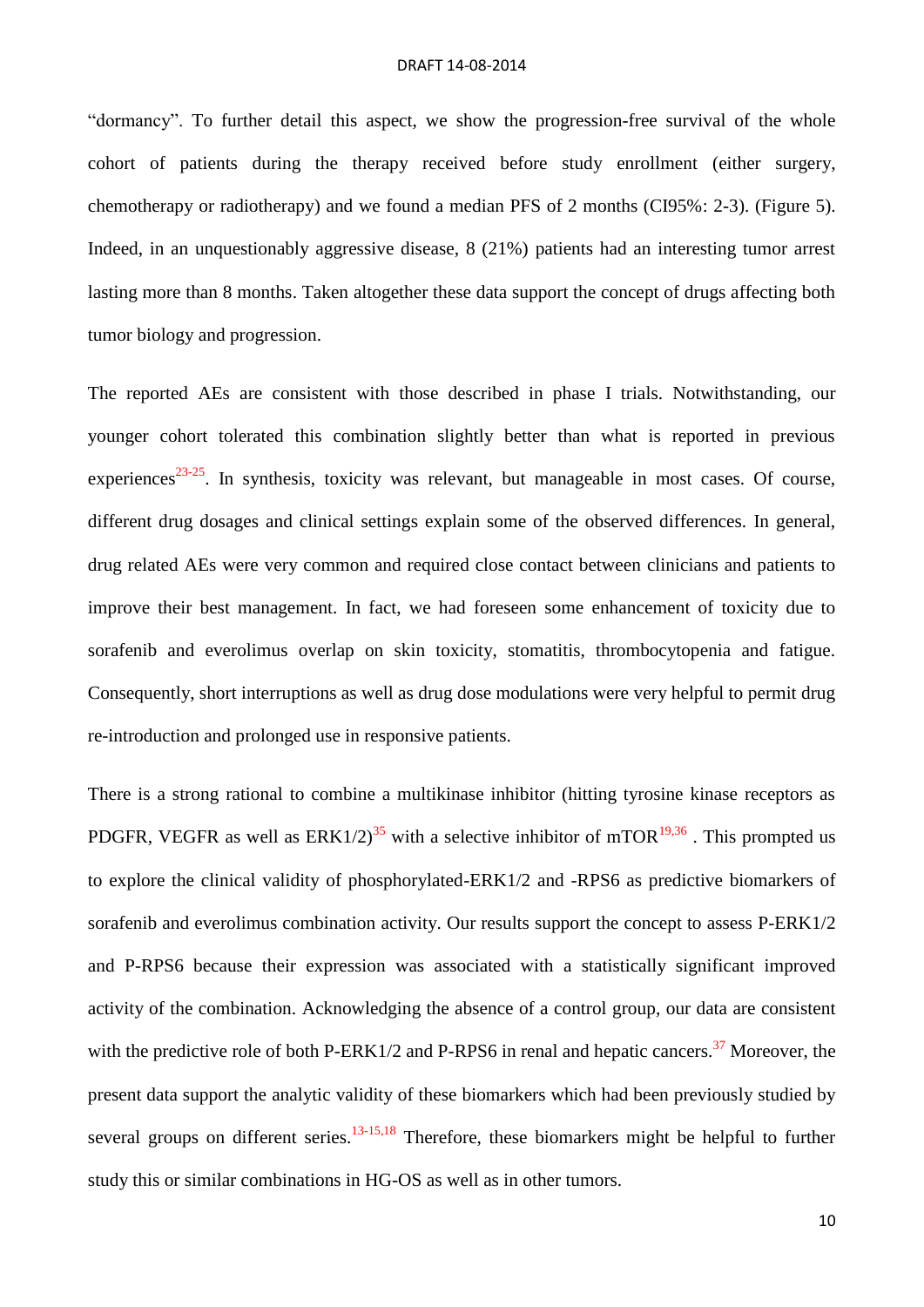The major limitation of this study is the lack of a control group to compare the results. We conceived this trial in order to quickly gather enough information on whether preclinical results on sorafenib and everolimus could be translated into the clinical scenario. In a rare tumor a randomized design would have required longer time to complete the study. We tried to strengthen the results by choosing objective and easily assessable endpoints at a reasonably distant time-point so as to minimize on one hand "Hawthorne effect"<sup>38</sup> and, on the other hand, to generate clinical useful information on this combination activity. The challenge of studying the young population of relapsed and inoperable HG-OS in a randomized fashion is certified by the complete lack of randomized trial in the same setting.

In conclusion, despite the fact that sorafenib and everolimus showed some degree of activity in relapsed and inoperable HG-OS, this combination did not significantly affect its dismal prognosis (no CR and only 1 patient made eligible to surgery). Awaiting significant advancement in the knowledge on osteosarcoma biology or innovative chemotherapy, any further study targeting these pathways should select the experimental population on the basis of the proposed biomarkers. In a subset of patients affected by tumor expressing P-ERK1/2 and/or P-RPS6, this experimental combination might be worth further prospective controlled clinical trials.

#### **Contributors**

GG, SF, PP and MA designed and developed the study. GG, EP, VF, RB, AT, LD, RB, SDA, FF, PGC, SF, MA were responsible for patient inclusion. GG, YP, SD, LD, MM and MG collected data. YP and FC performed biomarker analysis. GG, YP, SD and LD analyzed and interpreted the data. GG and MA wrote the manuscript. All the authors reviewed the article for intellectual content, provided comments, and gave final approval.

#### **Conflicts of interest**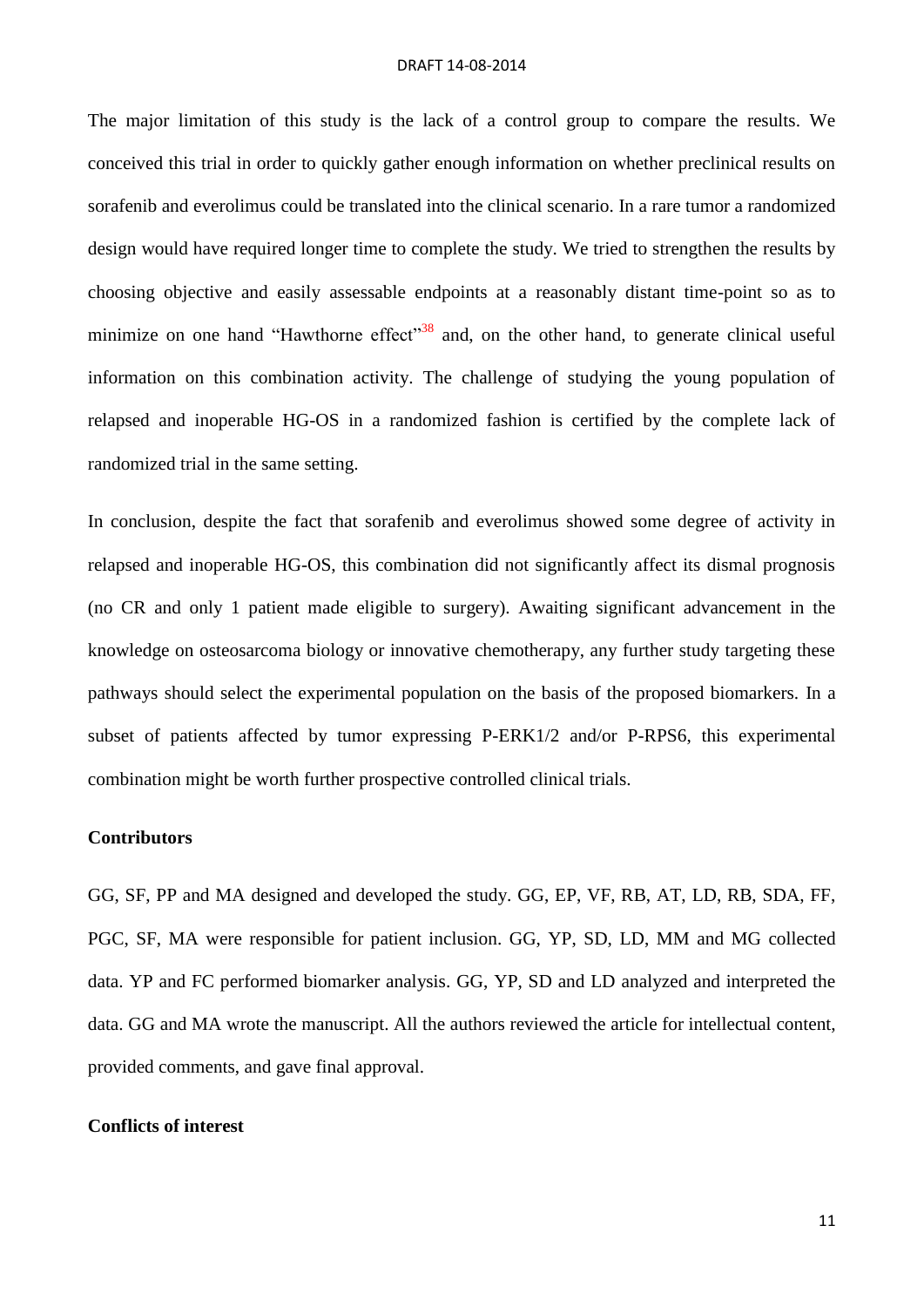GG and MA gave expert testimony for Bayer. PGC has consultant advisory role for Novartis and Bayer, receive research founding from Novartis and Bayer, honoraria and other remuneration from Novartis. All other authors declare no relevant relationship to disclose.

# **Acknowledgments**

We thank all the patients and their families for participation in the present study. We also acknowledge Bayer and Novartis for the unrestricted grants to Italian Sarcoma Group. We thank Joan C Leonard for language editing.

# **References**

- 1. Gatta G, van der Zwan JM, Casali PG,. Rare cancers are not so rare: the rare cancer burden in Europe. *Eur J Cancer* 2011;47:2493-511.
- 2. Meyers PA, Schwartz CL, Krailo MD, et al. Osteosarcoma: The Addition of Muramyl Tripeptide to Chemotherapy Improves Overall Survival—A Report From the Children's Oncology Group. *J Clin Oncol* 2008;26:633-8.
- 3. Bielack SS, Kempf-Bielack B, Delling G, et al. Prognostic factors in high-grade osteosarcoma of the extremities or trunk: an analysis of 1,702 patients treated on neoadjuvant cooperative osteosarcoma study group protocols. *J Clin Oncol* 2002;20:776-90.
- 4. Kempf-Bielack B, Bielack SS, Jurgens H, et al. Osteosarcoma Relapse After Combined Modality Therapy: An Analysis of Unselected Patients in the Cooperative Osteosarcoma Study Group (COSS). *J Clin Oncol* 2005;23:559-68.
- 5. Ferrari S, Briccoli A, Mercuri M, et al. Postrelapse Survival in Osteosarcoma of the Extremities: Prognostic Factors for Long-Term Survival. *J Clin Oncol* 2003;21:710-715.
- 6. Harris MB, Cantor AB, Goorin AM, et al. Treatment of osteosarcoma with ifosfamide: comparison of response in pediatric patients with recurrent disease versus patients previously untreated: a Pediatric Oncology Group study. *Med Pediatr Oncol* 1995;24:87-92.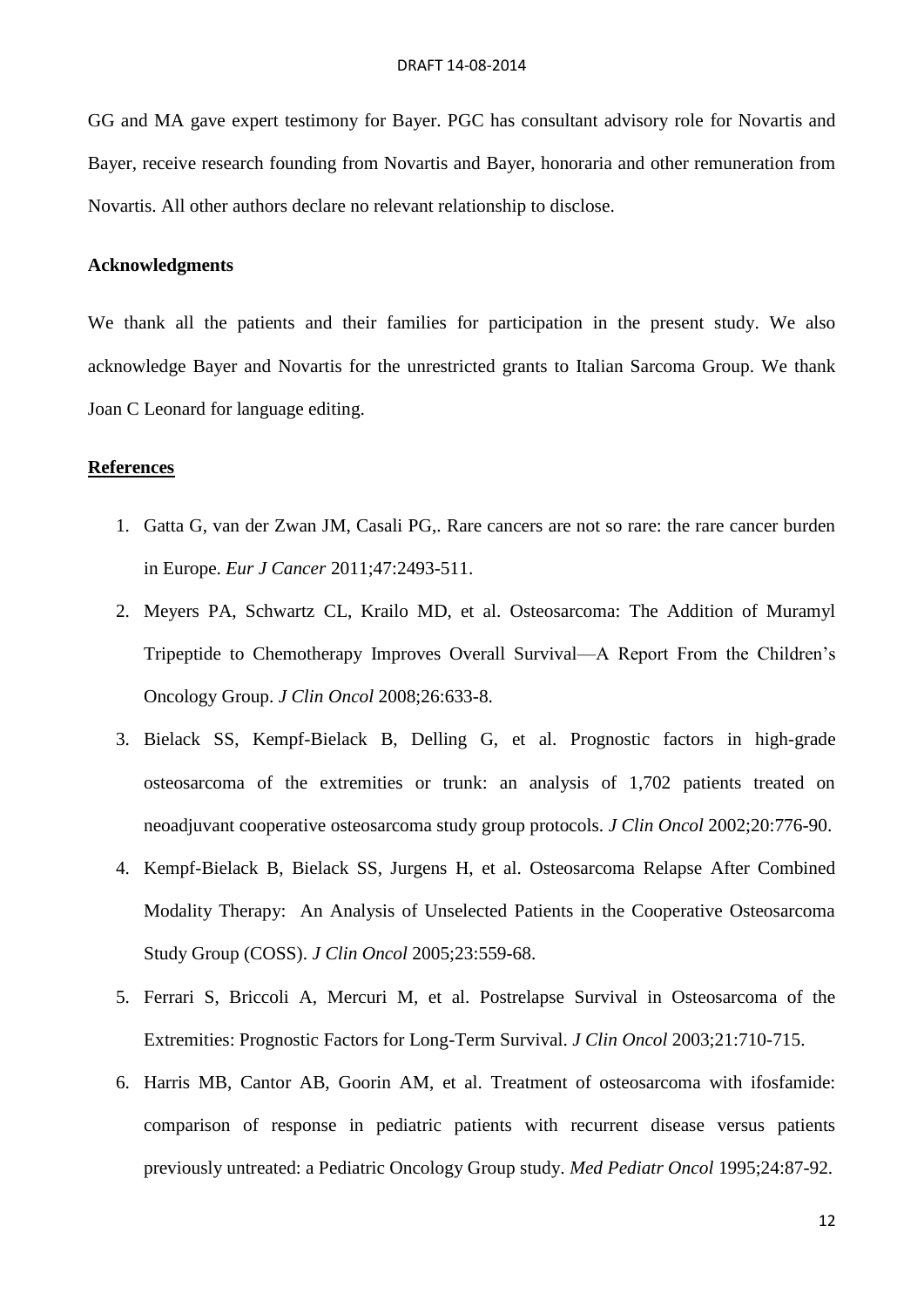- 7. Rodríguez-Galindo C, Daw NC, Kaste SC, et al. Treatment of Refractory Osteosarcoma With Fractionated Cyclophosphamide and Etoposide. *J Pediatr Hematol Oncol* 2002;4:250- 5.
- 8. Berger M, Grignani G, Ferrari S, et al. Cyclophosphamide and Etoposide for Relapsed High-risk Osteosarcoma Patients. *Cancer* 2009;115:2980-7.
- 9. Navid F, Reikes Willert J, McCarville MB, et al. Combination of Gemcitabine and Docetaxel in the Treatment of Children and Young Adults with Refractory Bone Sarcoma. *Cancer* 2008;113:419-25.
- 10. Song BS, Seo J, Kim DH, Lim JS, Yoo JY, Lee JA. Gemcitabine and docetaxel for the treatment of children and adolescents with recurrent or refractory osteosarcoma: Korea Cancer Center Hospital experience. *Pediatr Blood Cancer* 2014;61:1376-81
- 11. Duffaud F, Egerer G, Ferrari S, Rassam H, Boecker U, Bui-Nguyen B. A phase II trial of second-line pemetrexed in adults with advanced/metastatic osteosarcoma . *Eur J Cancer* 2012;48,564-70.
- 12. Boye K, Del Prever AB, Eriksson M, et al. High-dose chemotherapy with stem cell rescue in the primary treatment of metastatic and pelvic osteosarcoma: final results of the ISG/SSG II study. *Pediatr Blood Cancer* 2014;61:840-5.
- 13. Sampson VB, Gorlick R, Kamara D, Anders Kolb E. A review of targeted therapies evaluated by the pediatric preclinical testing program for osteosarcoma. *Front Oncol* 2013;3:132.
- 14. Schwartz GK, Tap WD, Qin LX, et al. Cixutumumab and temsirolimus for patients with bone and soft-tissue sarcoma: a multicentre, open-label, phase 2 trial. *Lancet Oncol* 2013;14:371-82.
- 15. Pignochino Y, Grignani G, Cavalloni G, et al. Sorafenib blocks tumour growth, angiogenesis and metastatic potential in preclinical models of osteosarcoma through a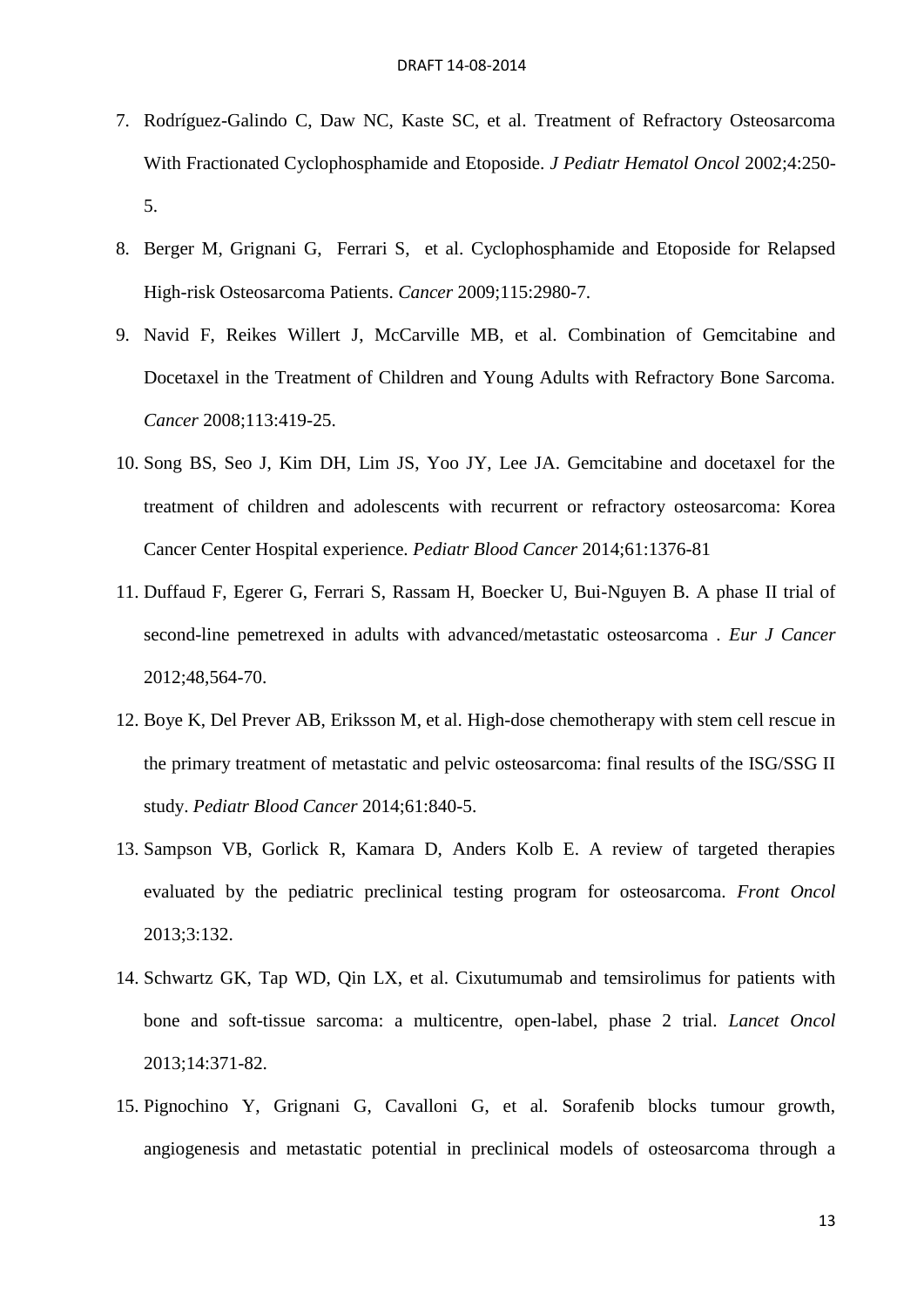mechanism potentially involving the inhibition of ERK1/2, MCL-1 and ezrin pathways. *Mol Cancer* 2009;8:118-30.

- 16. Yang R, Piperdi S, Gorlick R. Activation of the RAF/mitogen-activated protein/extracellular signal-regulated kinase kinase/extracellular signal-regulated kinase pathway mediates apoptosis induced by chelerythrine in osteosarcoma. *Clin Cancer Res* 2008;14:6396-404.
- 17. Kloos RT, Ringel MD, Knopp MV, et al. Phase II trial of sorafenib in metastatic thyroid cancer. *J Clin Oncol* 2009;27:1675-84.
- 18. Grignani G, Palmerini E, Dileo P, et al. A phase II trial of sorafenib in relapsed and unresectable high-grade osteosarcoma after failure of standard multimodal therapy: an Italian Sarcoma Group study. *Ann Oncol* 2012;23:508-16.
- 19. Pignochino Y, Dell'Aglio C, Basiricò M, et al. The combination of Sorafenib and Everolimus abrogates mTORC1 and mTORC2 upregulation in osteosarcoma preclinical models. *Clin Cancer Res* 2013;19:2117-31.
- 20. Okuno S, Bailey H, Mahoney MR, et al. A phase 2 study of temsirolimus (CCI-779) in patients with soft tissue sarcomas: a study of the Mayo phase 2 consortium (P2C). *Cance*r 2011;117:3468–75.
- 21. Ho AL, Vasudeva SD, Lae M, et al. PDGF receptor alpha is an alternative mediator of rapamycin-induced Akt activation: implications for combination targeted therapy of synovial sarcoma. *Cancer Res* 2012;72:4515–25.
- 22. Wan X, Harkavy B, Shen N, Grohar P, Helman LJ. Rapamycin induces feedback activation of Akt signaling through an IGF-1R-dependent mechanism. *Oncogene* 2007;26:1932-40.
- 23. Amato RJ, Flaherty AL, Stepankiw M Phase I Trial of Everolimus Plus Sorafenib for Patients with Advanced Renal Cell Cancer. *Clin Genitourin Cancer* 2012;10:26-31.
- 24. Gomez-Martin C, Bustamante J, Castroagudin JF, et al. Efficacy and Safety of Sorafenib in Combination With Mammalian Target of Rapamycin Inhibitors for Recurrent Hepatocellular Carcinoma After Liver Transplantation. *Liver Transpl* 2012;18:45-52.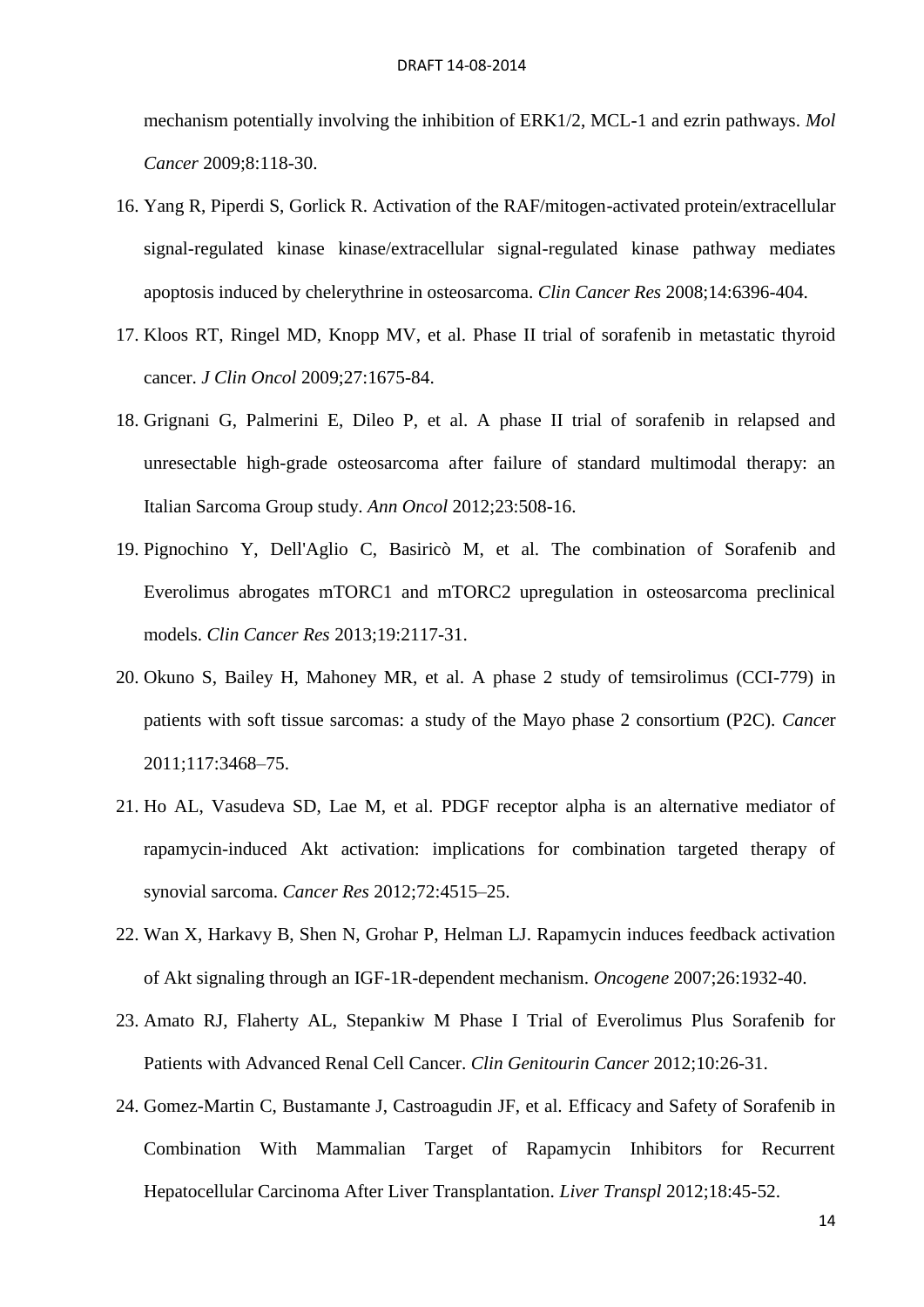- 25. Harzstark AL, Small EJ, K.Weinberg VK, et al. A Phase 1 Study of Everolimus and Sorafenib for Metastatic Clear Cell Renal Cell Carcinoma. *Cancer* 2011;117:4194–200.
- 26. Eisenhauer EA, Therasse P, Bogaerts J, et al. New response evaluation criteria in solid tumours: revised RECIST guideline (version 1.1). *Eur J Cancer* 2009;45:228-47.
- 27. Tong D, Gillick L, Hendrickson FR. The palliation of symptomatic osseous metastases: final results of the Study by the Radiation Therapy Oncology Group. *Cancer* 1982;50:893-9.
- 28. Available at the URL address (last access date  $31<sup>st</sup>$  of July, 2014) [http://www.npcrc.org/files/news/briefpain\\_short.pdf](http://www.npcrc.org/files/news/briefpain_short.pdf)
- 29. Simon R. Optimal two-stage designs for phase II clinical trials. *Control Clin Trials* 1989;10:1-10.
- 30. Van Glabbeke M, Verweij J, Judson I, Nielsen OS. EORTC Soft Tissue and Bone Sarcoma Group. Progression-free rate as the principal end-point for phase II trials in soft-tissue sarcomas. *Eur J Cancer* 2002;38:543-9.
- 31. Luetke A, Meyers PA, Lewis I, Juergens H. Osteosarcoma treatment Where do we stand? A state of the art review. *Cancer Treat Rev* 2014;40:523–32.
- 32. Leary SE, Wozniak AW, Billups CA, et al. Survival of pediatric patients after relapsed osteosarcoma: the St. Jude Children's Research Hospital experience. *Cancer* 2013;119:2645- 53.
- 33. Collins M, Wilhelm M, Conyers R, et al. Benefits and adverse events in younger versus older patients receiving neoadjuvant chemotherapy for osteosarcoma: findings from a metaanalysis. *J Clin Oncol* 2013;31:2303-12.
- 34. Baselga J, Campone M, Piccart M, et al. Everolimus in postmenopausal hormone-receptorpositive advanced breast cancer. *N Engl J Med* 2012;366:520-9.
- 35. Wilhelm SM, Carter C, Tang L, et al. BAY 43-9006 exhibits broad spectrum oral antitumor activity and targets the RAF/MEK/ERK pathway and receptor tyrosine kinases involved in tumor progression and angiogenesis. *Cancer Res* 2004;64:7099-109.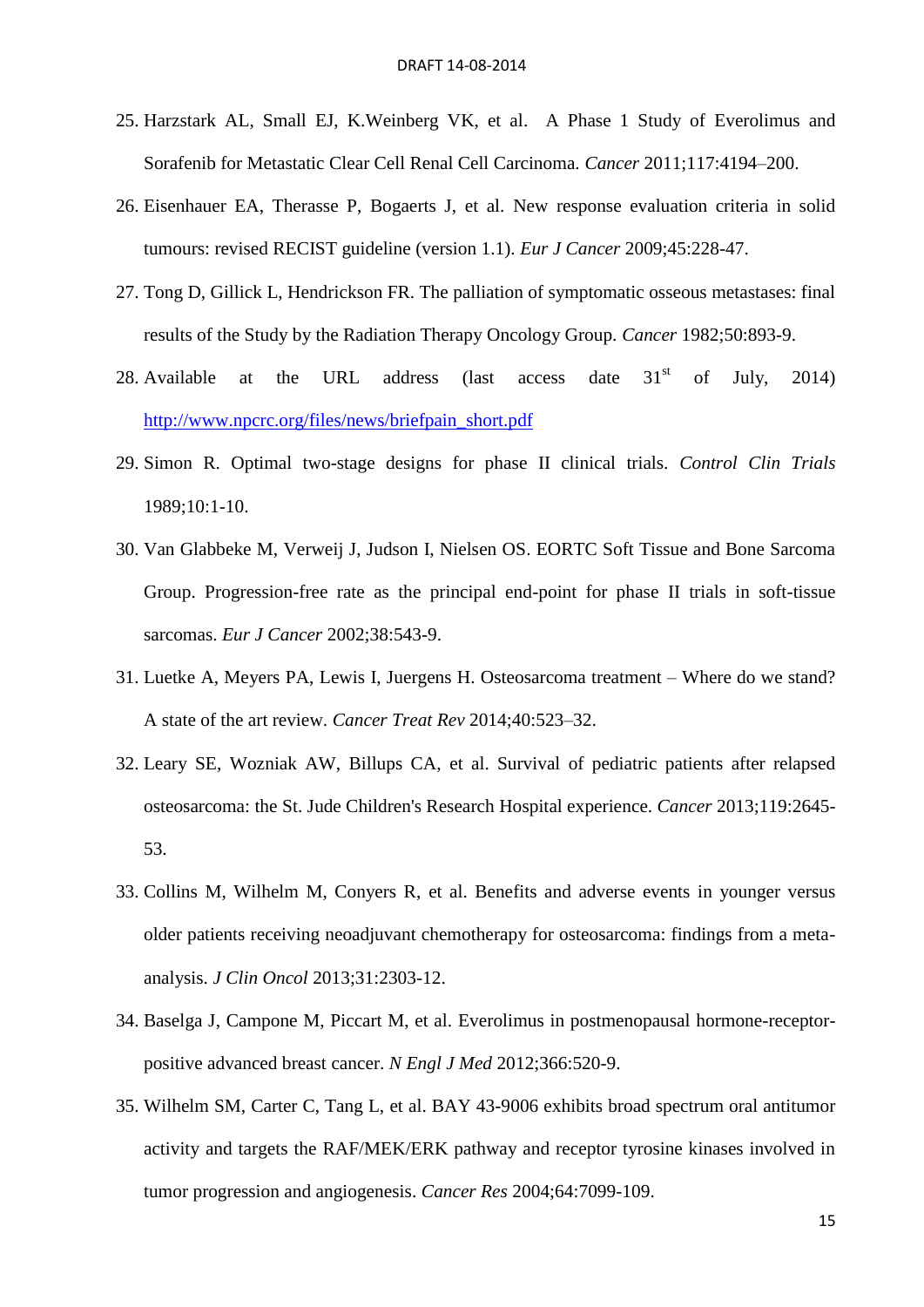- 36. Fresno Vara JA, Casado E, de Castro J, Cejas P, Belda-Iniesta C, González-Barón M. PI3K/Akt signalling pathway and cancer. *Cancer Treat Rev* 2004;30:193-204
- 37. Chen D, Zhao P, Li SQ, et al. Prognostic impact of pERK in advanced hepatocellular carcinoma patients treated with sorafenib. *Eur J Surg Oncol* 2013;39:974-80.
- 38. Adair, JG. [The Hawthorne Effect: a reconsideration of the methodological artifact.](http://www.psicologia.unimib.it/getFile.php/23195/Adair%20Hawthorne.pdf) *[J Appl](http://en.wikipedia.org/wiki/Journal_of_Applied_Psychology)  [Psychol](http://en.wikipedia.org/wiki/Journal_of_Applied_Psychology)* 1984;69:334-45.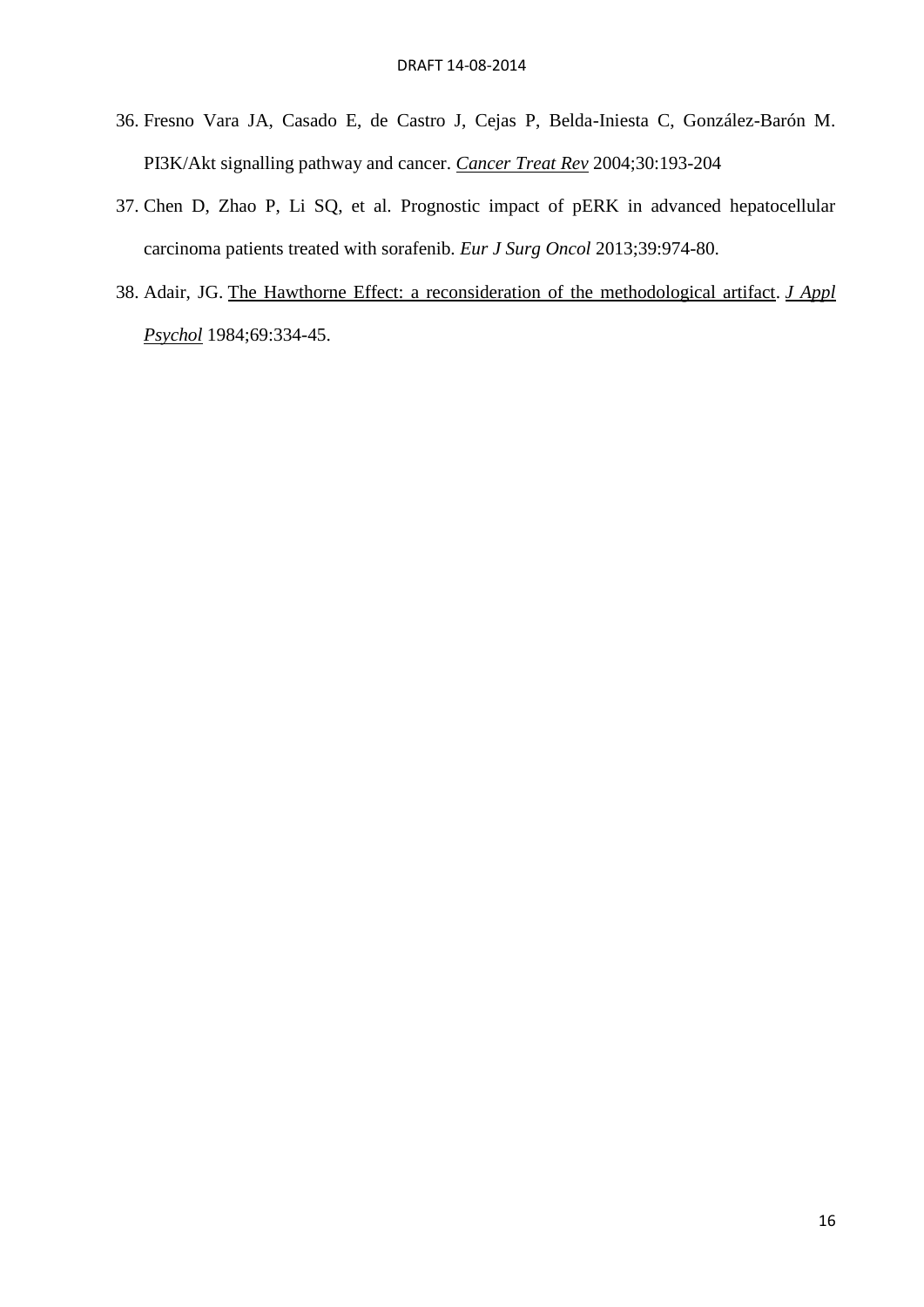|                                                                                      | $N^{\circ}$                               | $\frac{0}{0}$           |
|--------------------------------------------------------------------------------------|-------------------------------------------|-------------------------|
| <b>Patients</b>                                                                      | 38                                        | 100%                    |
| Age (years)<br>- median (range)                                                      | $31(18-64)$                               |                         |
| <b>Sex</b><br>- male<br>- female                                                     | 23<br>15                                  | 61%<br>39%              |
| <b>Metastatic at diagnosis</b><br>- yes<br>- no                                      | 9<br>29                                   | 24%<br>76%              |
| <b>ECOG PS at start</b><br>$-0$<br>$-1$<br>$-2*$                                     | 16<br>20<br>$\overline{2}$                | 42%<br>53%<br>5%        |
| Lines of chemotherapy after<br><b>MAP</b><br>$= 1$<br>>1                             | $\sqrt{2}$<br>36                          | 5%<br>95%               |
| <b>Previous surgery</b><br>- median (range)<br>$-0$<br>$-1$<br>$-2$<br>$- >2$        | $2(0-7)$<br>$\mathbf{1}$<br>6<br>16<br>15 | 3%<br>16%<br>42%<br>39% |
| <b>Sites of metastases</b><br>- Lung only<br>- Lung + bone or viscera<br>- Bone only | 12<br>22<br>$\overline{4}$                | 32<br>58<br>10          |

**Table 1.** Demographics and baseline characteristics. MAP, Methotrexate Adriamycin Cisplatin;

ECOG PS, Eastern Cooperative Oncology Group Performance Status. \*Patients with EOCG PS 2 depending solely on orthopedic problems were eligible.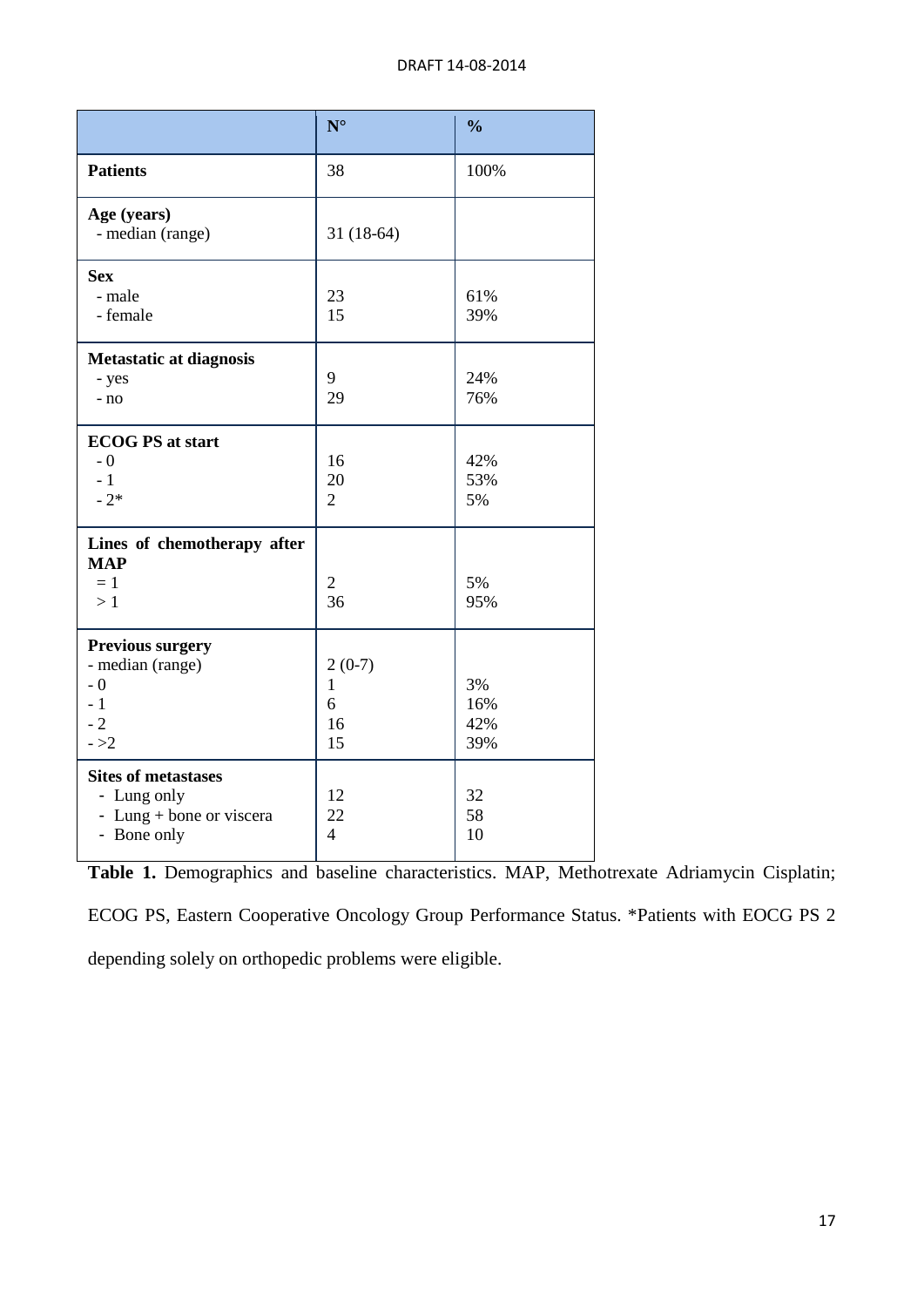

**Figure 1.** Kaplan-Meier plot for Progression-free Survival and Overall Survival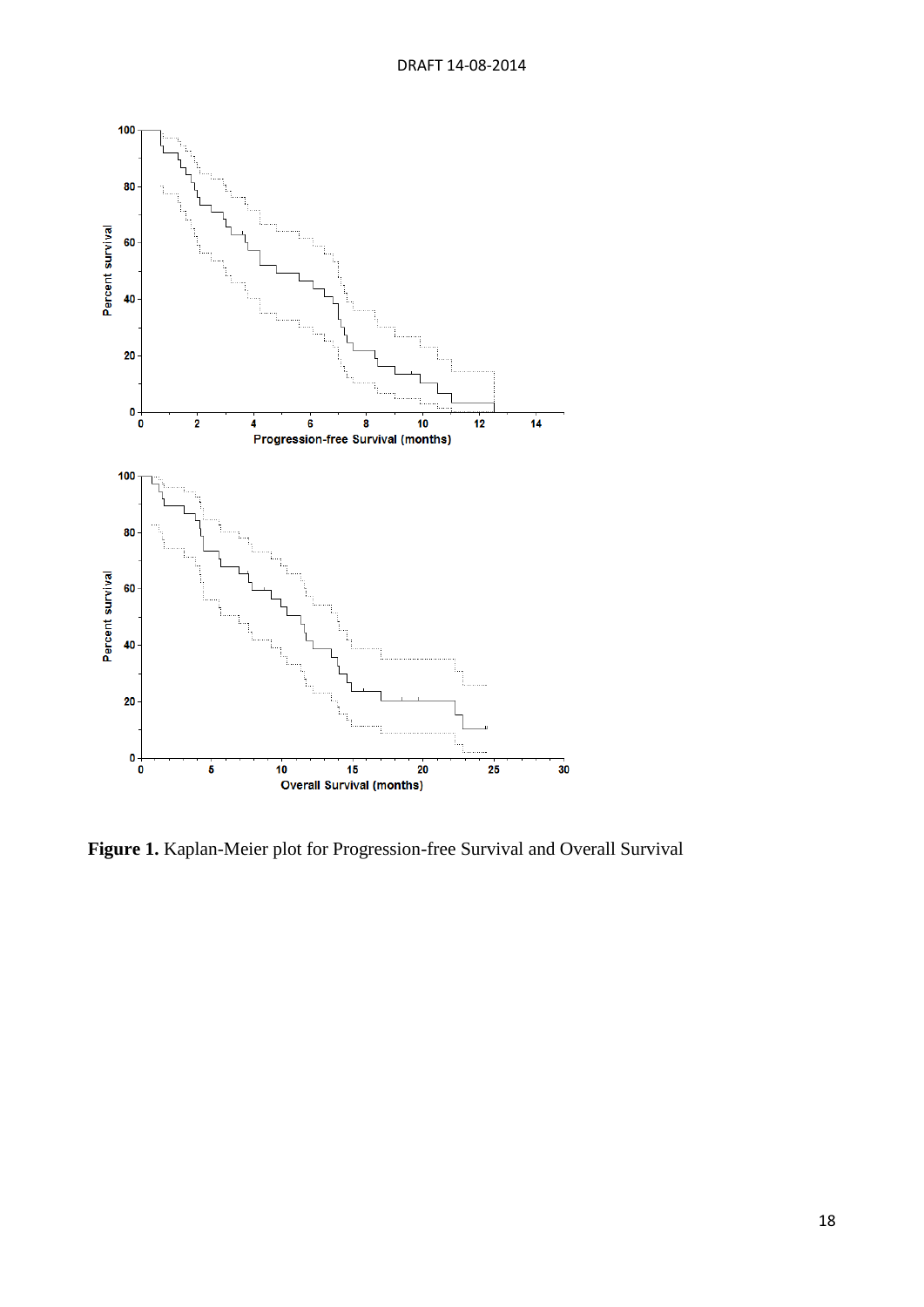## DRAFT 14-08-2014

| <b>Adverse Event</b>       | $\mathbf{All}$ | All % | G1               | G1%    | G <sub>2</sub>          | G2%   | G <sub>3</sub>   | G3%   | G <sub>4</sub>   | G4%   |
|----------------------------|----------------|-------|------------------|--------|-------------------------|-------|------------------|-------|------------------|-------|
| thrombocytopenia           | 22             | 58%   | 11               | 29%    | $\overline{7}$          | 18%   | $\overline{4}$   | 11%   | $\boldsymbol{0}$ | 0%    |
| anemia                     | 19             | 50%   | 14               | 37%    | $\overline{3}$          | 8%    | $\overline{2}$   | 5%    | $\boldsymbol{0}$ | 0%    |
| lymphopenia                | 14             | 37%   | $\tau$           | 18%    | $\mathbf{1}$            | 3%    | 3                | 8%    | $\mathfrak{Z}$   | 8%    |
| leucopenia                 | 12             | 32%   | 8                | 21%    | $\mathfrak{Z}$          | 8%    | $\mathbf{1}$     | 3%    | $\boldsymbol{0}$ | 0%    |
| neutropenia                | $10\,$         | 26%   | $\sqrt{6}$       | 16%    | $\sqrt{3}$              | $8\%$ | $\mathbf{1}$     | 3%    | $\boldsymbol{0}$ | $0\%$ |
| febrile neutropenia        | $\mathbf{1}$   | $3\%$ | $\boldsymbol{0}$ | $0\%$  | $\boldsymbol{0}$        | $0\%$ | $\mathbf{1}$     | 3%    | $\boldsymbol{0}$ | $0\%$ |
| mucositis                  | 20             | 53%   | 11               | 29%    | $\overline{7}$          | 18%   | $\overline{2}$   | 5%    | $\overline{0}$   | 0%    |
| diarrhea                   | 18             | 47%   | 5                | 13%    | 11                      | 29%   | $\overline{2}$   | 5%    | $\boldsymbol{0}$ | $0\%$ |
| hypophosphatemia           | 18             | 47%   | 5                | 13%    | $\sqrt{7}$              | 18%   | 6                | 16%   | $\boldsymbol{0}$ | $0\%$ |
| fatigue                    | 16             | 42%   | 8                | 21%    | 6                       | 16%   | $\overline{2}$   | 5%    | $\boldsymbol{0}$ | 0%    |
| hypercholesterolemia       | 15             | 39%   | 14               | 37%    | $\mathbf{1}$            | $3%$  | $\boldsymbol{0}$ | 0%    | $\boldsymbol{0}$ | $0\%$ |
| nausea                     | 14             | 37%   | 10               | 26%    | 3                       | 8%    | $\mathbf{1}$     | 3%    | $\boldsymbol{0}$ | $0\%$ |
| hypokalemia                | 14             | 37%   | $10\,$           | 26%    | $\mathfrak{Z}$          | $8\%$ | $\mathbf{1}$     | 3%    | $\boldsymbol{0}$ | 0%    |
| hypertriglyceridemia       | 14             | 37%   | 9                | 24%    | 5                       | 13%   | $\boldsymbol{0}$ | $0\%$ | $\boldsymbol{0}$ | $0\%$ |
| weight loss                | 13             | 34%   | $\,8\,$          | 21%    | $\overline{4}$          | 11%   | $\mathbf{1}$     | $3%$  | $\boldsymbol{0}$ | $0\%$ |
| transaminase increase      | 12             | 32%   | 10               | 26%    | $\overline{c}$          | 5%    | $\boldsymbol{0}$ | $0\%$ | $\boldsymbol{0}$ | 0%    |
| hyperglicemia              | 11             | 29%   | 9                | 24%    | $\overline{\mathbf{c}}$ | 5%    | $\mathbf{0}$     | 0%    | $\boldsymbol{0}$ | $0\%$ |
| abdominal cramps           | 11             | 29%   | $\tau$           | 18%    | $\overline{4}$          | 11%   | $\boldsymbol{0}$ | $0\%$ | $\boldsymbol{0}$ | 0%    |
| CK increase                | $10\,$         | 26%   | $\,8\,$          | 21%    | $\mathbf{1}$            | $3%$  | $\mathbf{1}$     | $3%$  | $\boldsymbol{0}$ | $0\%$ |
| infection                  | 9              | 24%   | $\mathbf{1}$     | 3%     | $\tau$                  | 18%   | $\mathbf{1}$     | 3%    | $\boldsymbol{0}$ | $0\%$ |
| hypomagnesemia             | 9              | 24%   | 9                | 24%    | $\boldsymbol{0}$        | $0\%$ | $\boldsymbol{0}$ | $0\%$ | $\boldsymbol{0}$ | $0\%$ |
| vomiting                   | 8              | 21%   | 7                | 18%    | $\mathbf{1}$            | $3\%$ | $\mathbf{0}$     | $0\%$ | $\boldsymbol{0}$ | $0\%$ |
| ggt increase               | $\,8\,$        | 21%   | $\overline{4}$   | 11%    | $\overline{4}$          | 11%   | $\mathbf{0}$     | 0%    | $\boldsymbol{0}$ | $0\%$ |
| costipation                | 8              | 21%   | 6                | 16%    | $\overline{c}$          | 5%    | $\mathbf{0}$     | $0\%$ | $\boldsymbol{0}$ | $0\%$ |
| myalgia/arthralgia         | $\sqrt{6}$     | 16%   | $\sqrt{2}$       | 5%     | $\sqrt{3}$              | $8\%$ | $\mathbf{1}$     | $3\%$ | $\boldsymbol{0}$ | $0\%$ |
| hypertension               | $\sqrt{6}$     | 16%   | $\overline{4}$   | $11\%$ | $\,1$                   | $3\%$ | $\mathbf{1}$     | $3\%$ | $\boldsymbol{0}$ | $0\%$ |
| bilirubin increase         | 5              | 13%   | $\overline{4}$   | $11\%$ | $\mathbf{1}$            | $3\%$ | $\boldsymbol{0}$ | $0\%$ | $\boldsymbol{0}$ | $0\%$ |
| amylase/lipase increase    | 4              | 11%   | $\overline{4}$   | 11%    | $\overline{0}$          | $0\%$ | $\overline{0}$   | $0\%$ | $\overline{0}$   | 0%    |
| creatinine increase        | $\mathfrak{Z}$ | $8\%$ | $\mathbf{1}$     | $3\%$  | $\sqrt{2}$              | 5%    | $\boldsymbol{0}$ | $0\%$ | $\boldsymbol{0}$ | $0\%$ |
| cough                      | 3              | 8%    | $\mathfrak{Z}$   | $8\%$  | $\overline{0}$          | $0\%$ | $\overline{0}$   | $0\%$ | $\boldsymbol{0}$ | $0\%$ |
| headache                   | $\overline{c}$ | 5%    | $\overline{c}$   | 5%     | $\boldsymbol{0}$        | $0\%$ | $\boldsymbol{0}$ | $0\%$ | $\boldsymbol{0}$ | $0\%$ |
| ejection fraction decrease | $\overline{c}$ | 5%    | $\overline{c}$   | 5%     | $\boldsymbol{0}$        | $0\%$ | $\boldsymbol{0}$ | $0\%$ | $\boldsymbol{0}$ | $0\%$ |
| bleeding                   | $\overline{c}$ | 5%    | $\overline{c}$   | 5%     | $\boldsymbol{0}$        | $0\%$ | $\mathbf{0}$     | $0\%$ | $\boldsymbol{0}$ | $0\%$ |
| dysphagia                  | $\mathbf{1}$   | 3%    | $\boldsymbol{0}$ | $0\%$  | $\overline{0}$          | $0\%$ | $\mathbf{1}$     | 3%    | $\boldsymbol{0}$ | $0\%$ |
| pneumothorax               | $\mathbf{1}$   | 5%    | $\boldsymbol{0}$ | $0\%$  | $\boldsymbol{0}$        | $0\%$ | $\mathbf{1}$     | $3\%$ | $\boldsymbol{0}$ | $0\%$ |
| hfsr                       | 27             | 71%   | $\overline{9}$   | 24%    | 13                      | 34%   | $\overline{5}$   | 13%   | $\overline{0}$   | $0\%$ |
| rash                       | 24             | 63%   | $18\,$           | 47%    | $\mathfrak{S}$          | 13%   | $\mathbf{1}$     | 3%    | $\boldsymbol{0}$ | $0\%$ |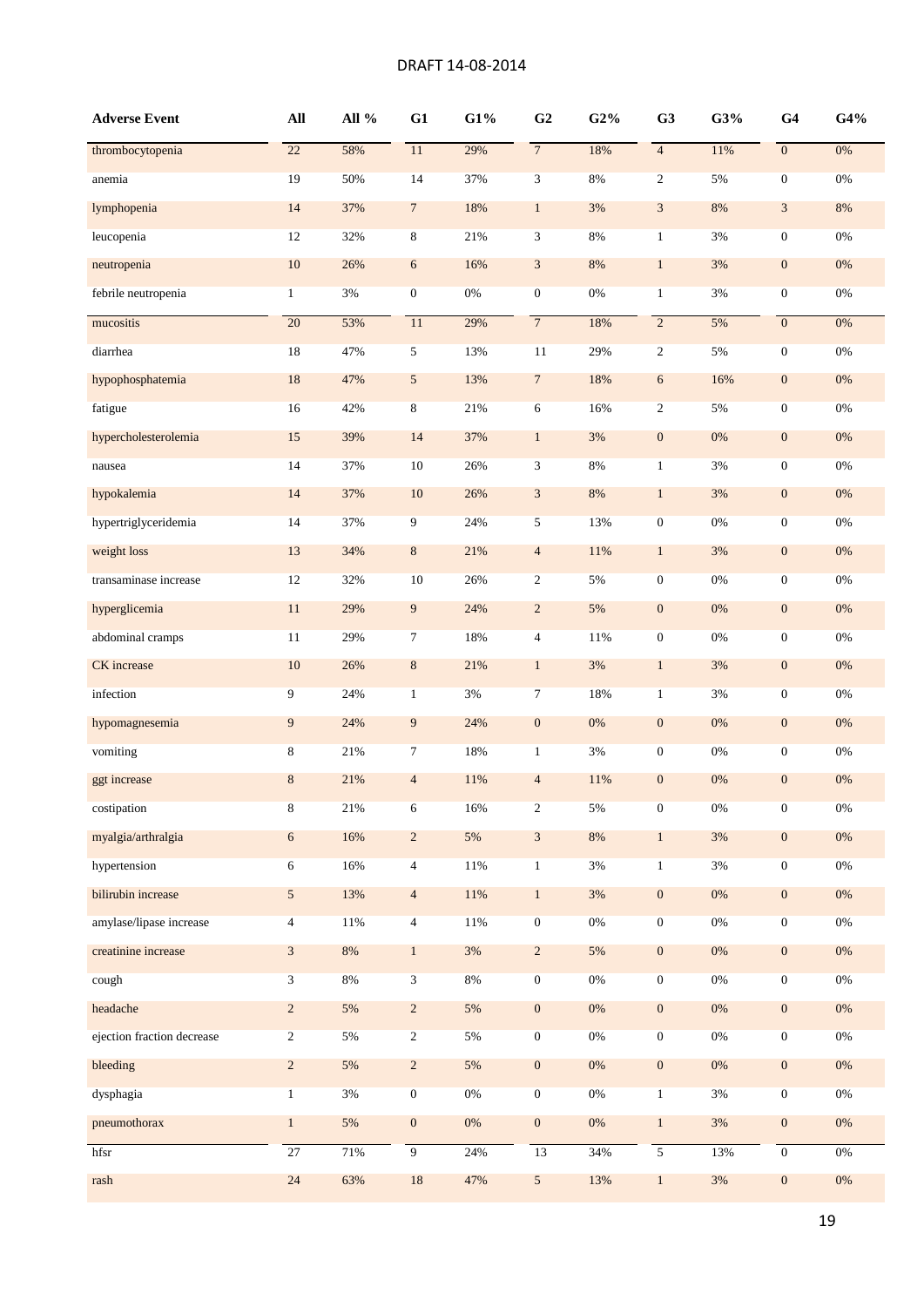# DRAFT 14-08-2014

| acneiform eruption | 16. | 42% | 14 | 37% | 3% | 3% | 0% |
|--------------------|-----|-----|----|-----|----|----|----|
| xerosis            |     | 29% |    | 29% | 0% | 0% | 0% |
| pruritus           |     | 13% |    | 13% | 0% | 0% | 0% |

**Table 2.** Adverse Events occurring in at least one patient.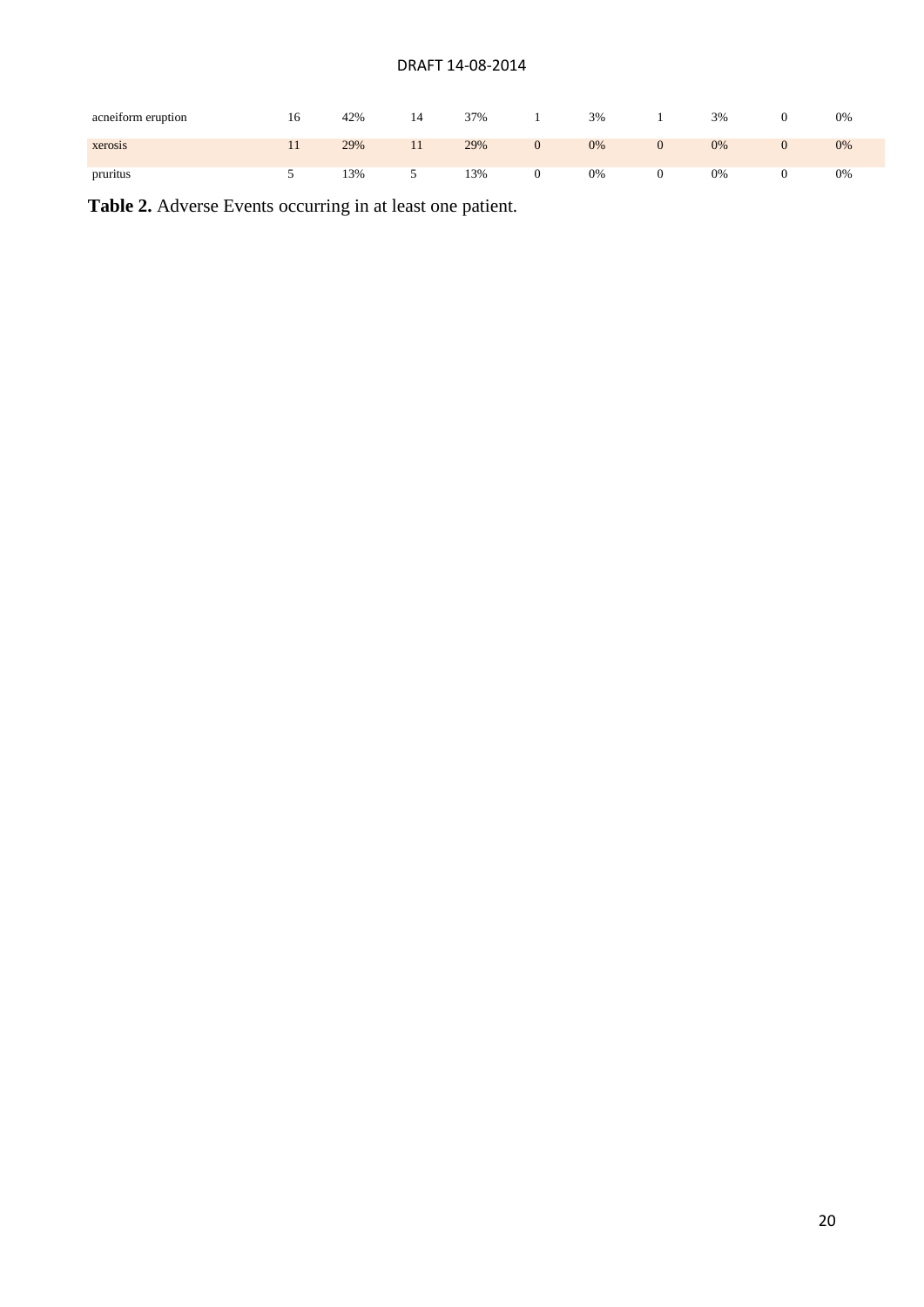|                                                                                                                                                                                   | value                              | 95% CI                           |
|-----------------------------------------------------------------------------------------------------------------------------------------------------------------------------------|------------------------------------|----------------------------------|
| <b>Patients</b>                                                                                                                                                                   | 38                                 | 100%                             |
| Sorafenib dose (administered/expected)                                                                                                                                            | 77%                                | 69-84%                           |
| Everolimus dose (administered/expected)                                                                                                                                           | 82%                                | 75-89%                           |
| <b>Treatment permanent interruption because of toxicity</b><br>- n of patients<br>- % of patients                                                                                 | $\overline{2}$<br>5%               | $0 - 5$<br>$0 - 13%$             |
| <b>Treatment dose reduced/temporary interrupted</b><br>- n of patients<br>- % of patients                                                                                         | 25<br>66%                          | 19-31<br>50-82%                  |
| <b>Treatment temporary interrupted</b><br>- n of patients<br>- % of patients                                                                                                      | 22<br>58%                          | $16 - 28$<br>42-74%              |
| Dose levels sorafenib used<br>800 mg per day, $n^{\circ}$ (%)<br>600 mg per day $(-1$ dose level), $n^{\circ}$ (%)<br>400 mg per day (-2 dose level), $n^{\circ}$ (%)             | 19 (50%)<br>$6(16\%)*$<br>19 (50%) | 33-67%<br>4-28%<br>33-67%        |
| Days of interruption of sorafenib for single interruption<br>- mean<br>- median                                                                                                   | 7<br>6                             | $5-9$                            |
| Days of interruption of sorafenib during whole study<br>- mean<br>- median                                                                                                        | 24<br>15                           | $12 - 35$                        |
| Dose levels everolimus used<br>5 mg per day, $n^{\circ}$ (%)<br>2.5 mg per day $(-1$ dose level), $n^{\circ}$ (%)<br>2.5 mg every other day $(-2 \text{ dose level})$ , n° $(\%)$ | 25 (66%)<br>13(34)<br>$0(0\%)$     | 19-31 (50-82%)<br>$7-19(18-50%)$ |
| Days of interruption of everolimus for single interruption<br>- mean<br>- median                                                                                                  | $\tau$<br>5                        | $5 - 8$                          |
| Days of interruption of everolimus during whole study<br>- mean<br>- median                                                                                                       | 27<br>17                           | 15-39                            |

**Table 3.** Dose Reductions. \*Six (16%) of the 19 (50%) patients who reduced sorafenib to 400 mg were also temporary treated at an intermediate dose level of 600 mg per day (-1 dose level). Thrombocytopenia (9 patients, 24%), hand and foot syndrome or other skin toxicities (7 patients, 18%), hypertension and diarrhea (2 patients each, 5%) were the most common causes for sorafenib dose level reductions. Everolimus had to be reduced of one dose level (2·5 mg per day) mainly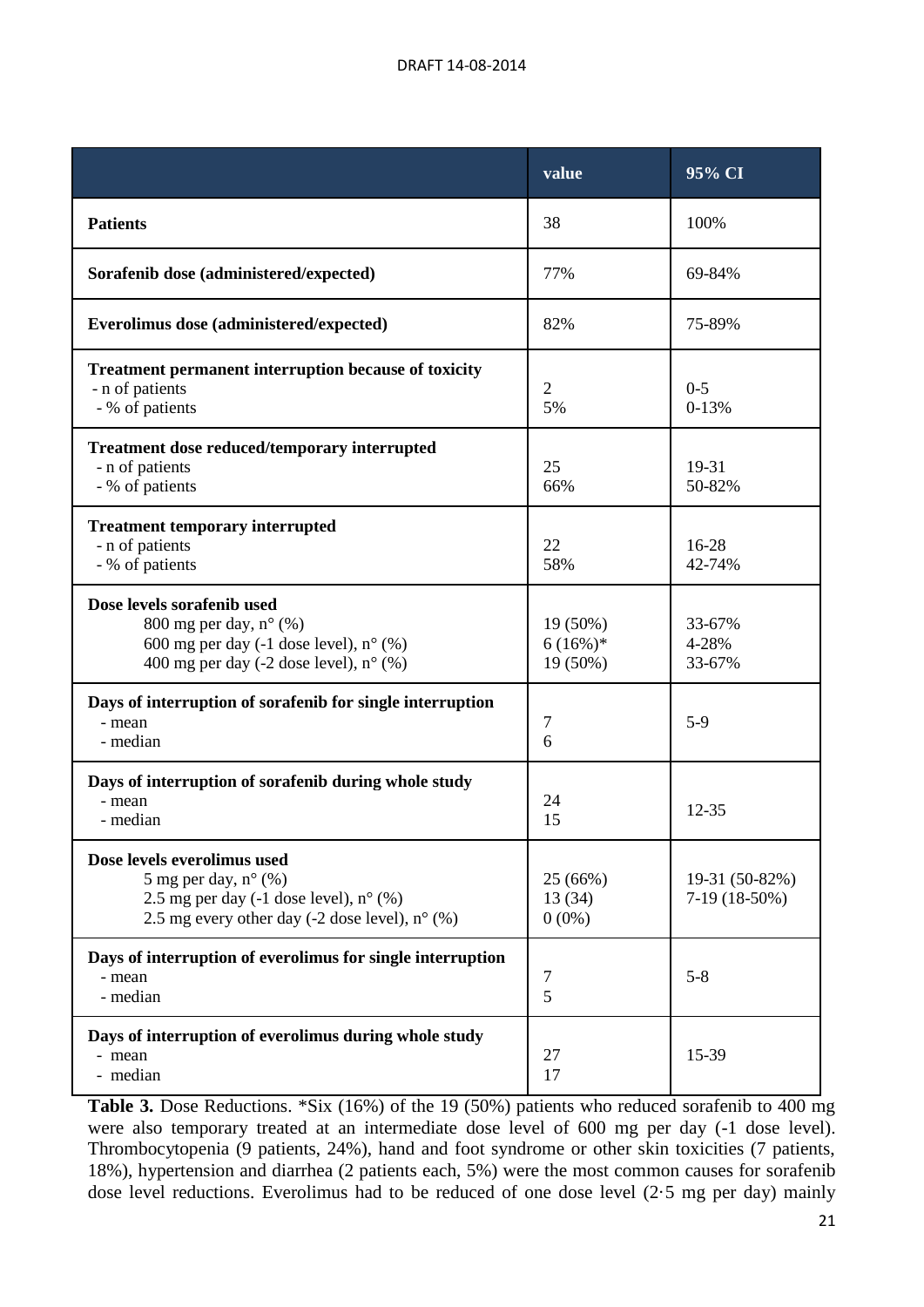because of thrombocytopenia. Causes for temporary interruptions were: skin toxicity in 13 cases (10 patients stopped both drugs, 2 sorafenib only, 1 everolimus only); thrombocytopenia in 10 cases (8 both drugs, 2 everolimus only); diarrhea in 2 cases (1 both drugs, 1 sorafenib only); hypertension in 2 cases (both drugs); pneumothorax in 2 cases in the same patient (both drugs); creatinine increase, febrile neutropenia and mucositis in 1 case each (both drugs stopped in all cases).



**Figure 2.** Waterfall plot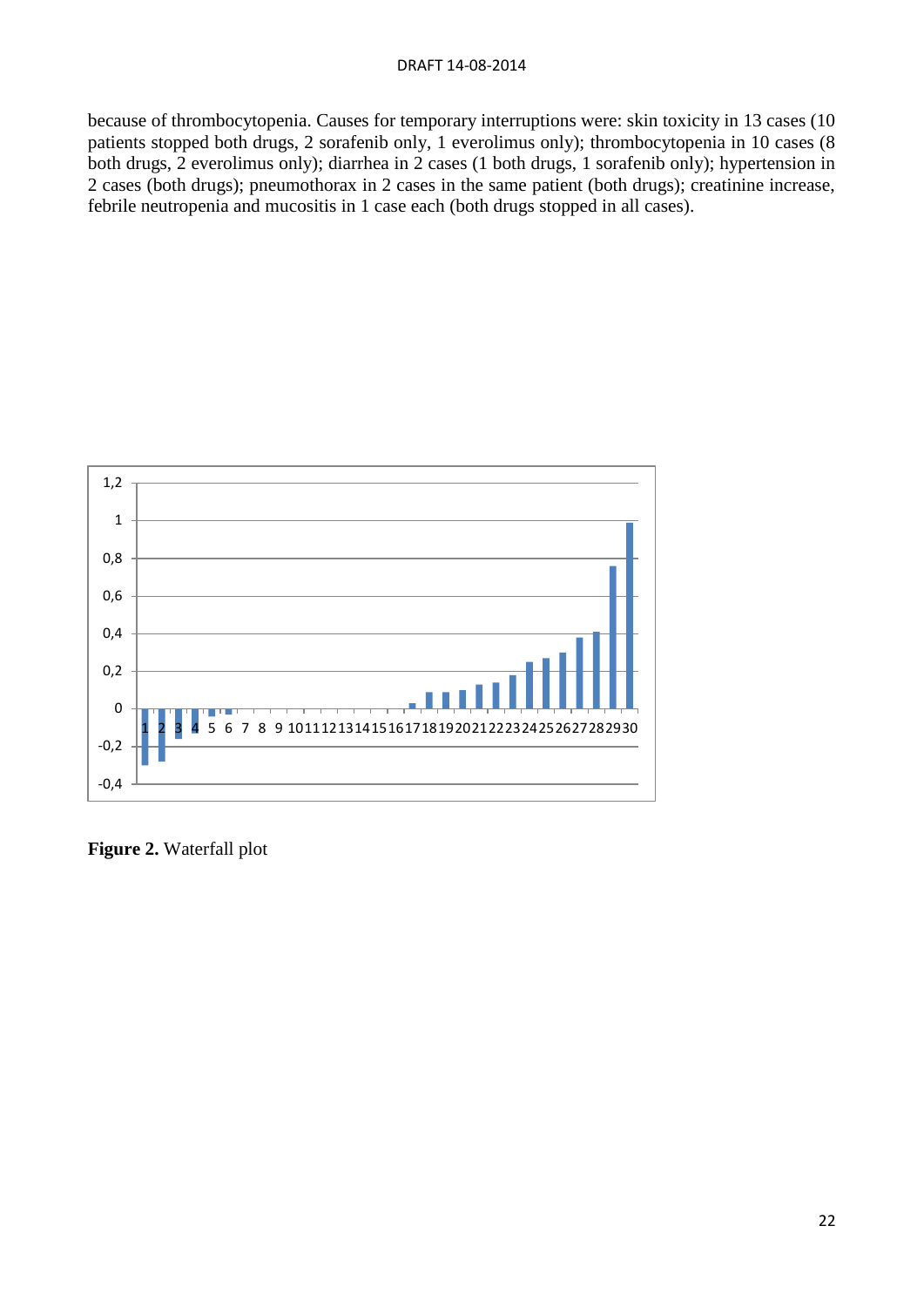

**P-ERK1/2 0+ P-ERK1/2 1+ P-ERK1/2 2+**



**P-RPS6 1+ P-RPS6 2+**

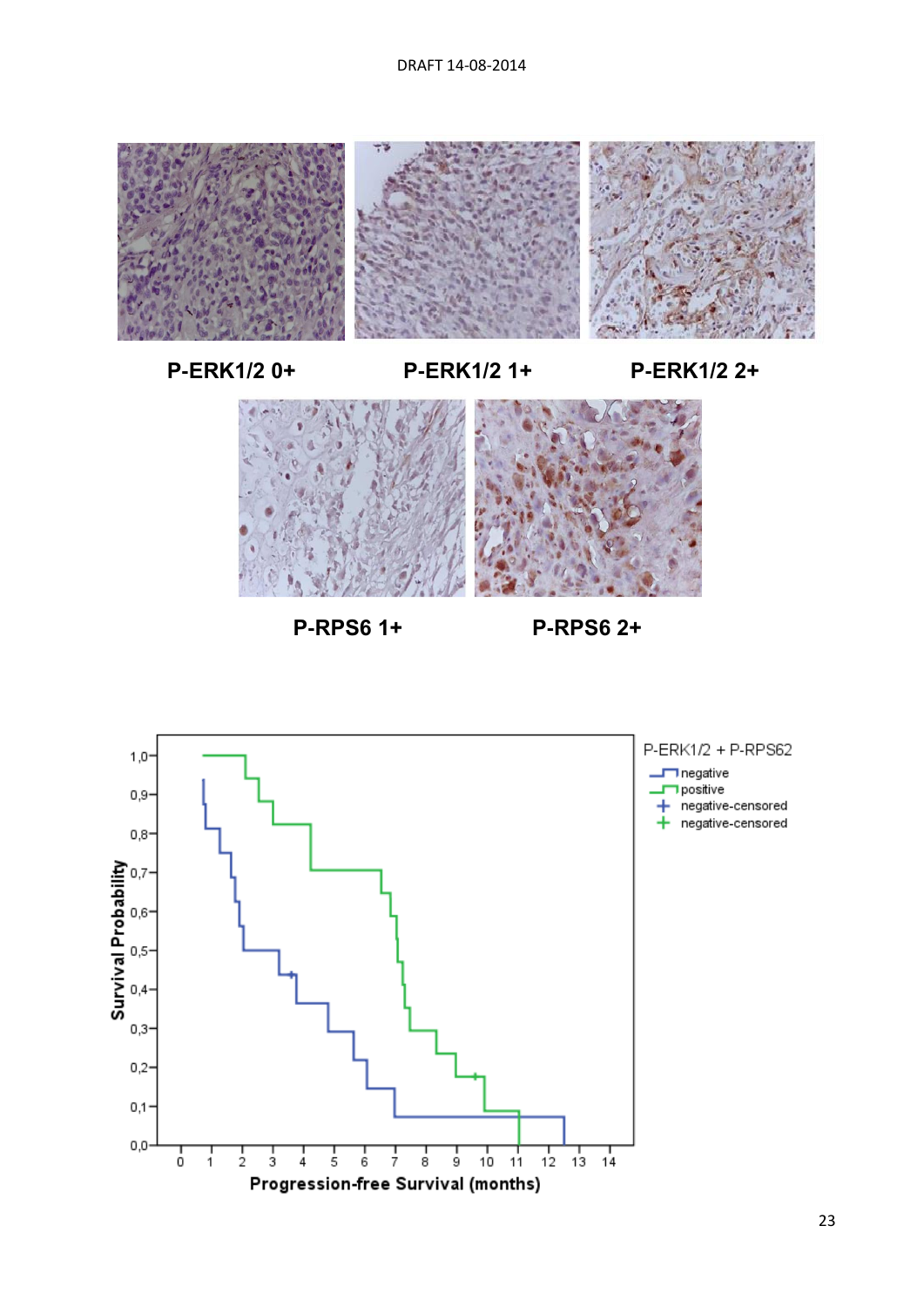**Figure 3**. Immunohistochemical scores for P-ERK1/2 and P-RPS6. 0+ <10% positive cells; 1+ 10-50% positive cells; 2+ >50% positive cells and high staining intensity (Panel A).

Progression-free Survival curves for P-ERK1/2 positive and P-RPS6 2+ positive patients *vs.* negative ones (log-rank test p=0·021) (panel B).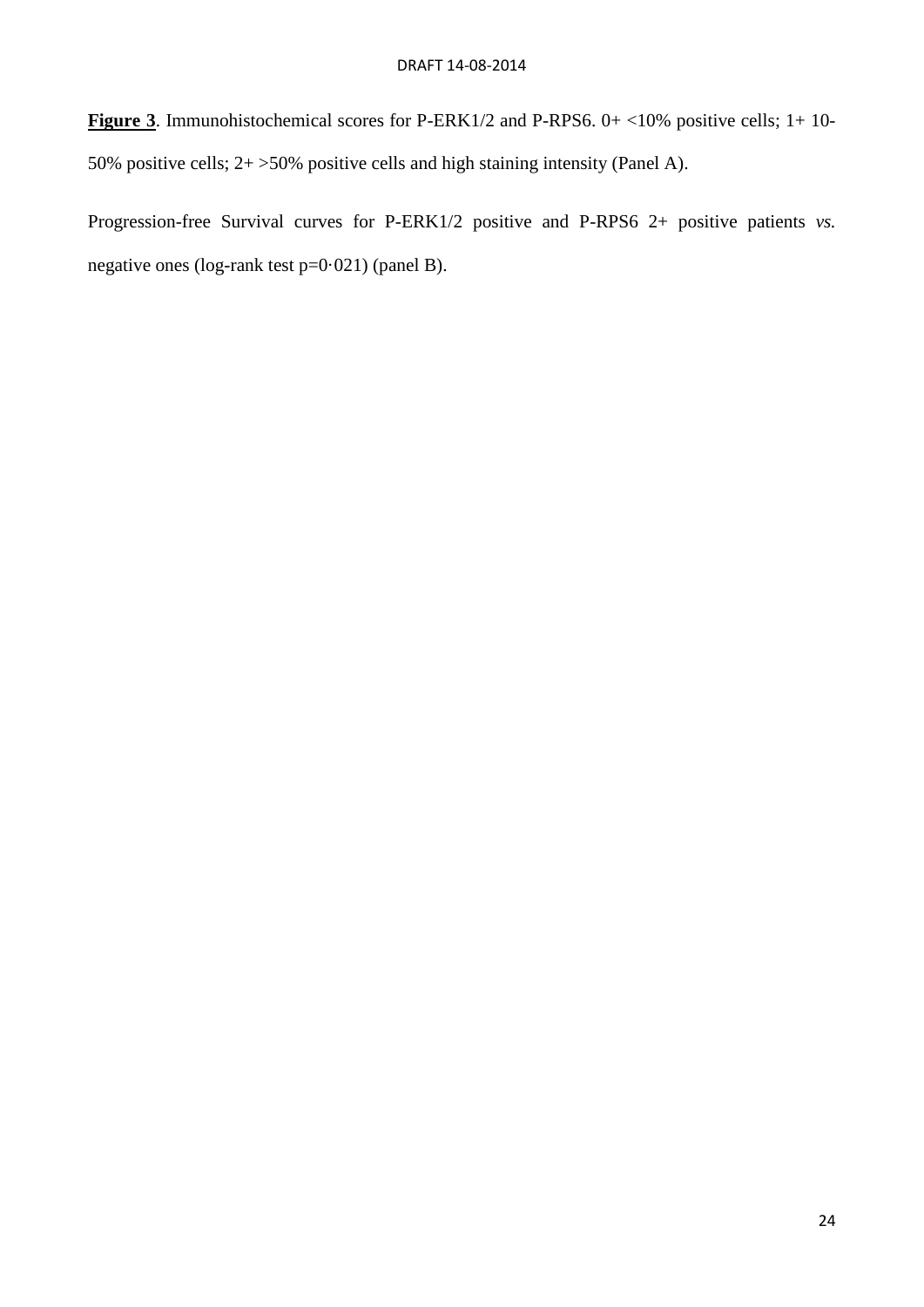

Figure 4. PET response after 2 months of therapy. On the left PET scan performed at baseline; on the right PET scan performed after 2 months of treatment in two patients.